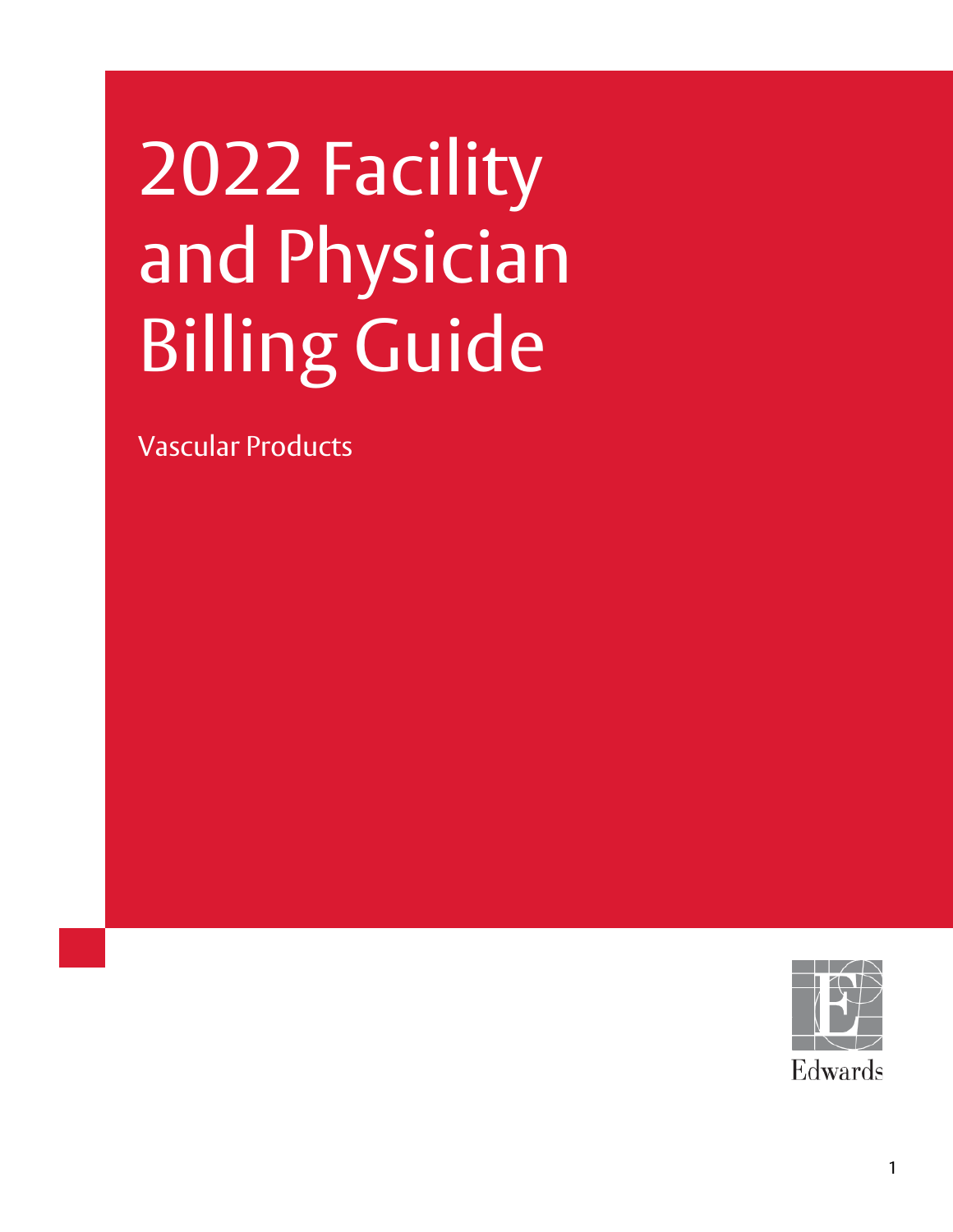#### Physician Outpatient Billing Codes

Clinicians and outpatient facilities use Current Procedural Terminology (CPT<sup>1</sup>) codes to bill for procedures and services. Each CPT code is assigned unique relative value units (RVUs), which are used to determine payment by the Centers for Medicare

& Medicaid Services (CMS). Some commonly billed CPT codes used to describe procedures related to Edwards Lifesciences' Vascular technologies (e.g., Fogarty catheters) are listed below.<sup>2</sup> This list may not be comprehensive or complete. These procedures may be subject to the CMS multiple procedure payment reduction rule. When applicable, a payment reduction of 50% is applied to all payment amounts except the procedure with the greatest RVUs, which is paid at 100% unless exempt by CPT instructions or payer policy. This rule does not normally apply to radiologic procedures.

Procedures related to the use of Edwards Lifesciences' technologies (e.g., Fogarty catheters) are often performed in a facility setting, including an outpatient hospital department (HOPD, Place of Service (POS) code 19 or 22), Ambulatory Surgery Center (ASC, POS code 24), or a Vascular Access Center (which can be licensed as POS 11, 22, or 24). Reimbursement is determined based upon services rendered and varies by POS. The following are commonly billed codes and associated Medicare national payment amounts. This list may not be comprehensive and complete.

|                    | Interventional Procedures <sup>3</sup>                                                                                                                                                                                                                                                                                                                                                                                                                                                    |                                                               | <b>Medicare National</b><br>Physician Payment <sup>4</sup>                |                    | <b>Medicare National</b><br><b>Facility Payment<sup>4</sup></b> |                             |
|--------------------|-------------------------------------------------------------------------------------------------------------------------------------------------------------------------------------------------------------------------------------------------------------------------------------------------------------------------------------------------------------------------------------------------------------------------------------------------------------------------------------------|---------------------------------------------------------------|---------------------------------------------------------------------------|--------------------|-----------------------------------------------------------------|-----------------------------|
| <b>CPT Code</b>    | <b>Description</b>                                                                                                                                                                                                                                                                                                                                                                                                                                                                        | <b>Facility</b><br><b>Setting</b><br><b>(Various</b><br>POSs) | Non-<br><b>Facility</b><br><b>Setting</b><br>(Including<br><b>POS 11)</b> |                    | <b>HOPD</b><br>(POS<br>19 or 22)                                | <b>ASC</b><br>(POS 24)      |
| 35301              | Thromboendarterectomy, including patch graft, if performed;<br>carotid, vertebral, subclavian, by neck incision                                                                                                                                                                                                                                                                                                                                                                           | \$1,147                                                       | Facility<br>Only                                                          |                    | Inpatient<br>Only                                               | Inpatient<br>Only           |
| $+35390^5$         | Reoperation, carotid, thromboendarterectomy, more than<br>1 month after original operation (list separately in addition to<br>code for primary procedure)                                                                                                                                                                                                                                                                                                                                 | \$161                                                         | Facility<br>Only                                                          |                    | Only                                                            | Inpatient Inpatient<br>Only |
| 369016             | Introduction of needle(s) and/or catheter(s), dialysis circuit, with<br>diagnostic angiography of the dialysis circuit, including all direct<br>puncture(s) and catheter placement(s), injection(s) of contrast,<br>all necessary imaging from the arterial anastomosis and adjacent<br>artery through entire venous outflow including the inferior or<br>superior vena cava, fluoroscopic guidance, radiological<br>supervision and interpretation and image documentation<br>and report | \$170                                                         | \$753                                                                     | APC<br>5182        | \$1,436                                                         | \$558                       |
| 36902 <sup>6</sup> | with transluminal balloon angioplasty, peripheral dialysis<br>segment, including all imaging and radiological supervision<br>and interpretation necessary to perform the angioplasty                                                                                                                                                                                                                                                                                                      | \$242                                                         | \$1,295                                                                   | APC<br>5192        | \$5,062                                                         | \$2,207                     |
| 369036             | with transcatheter placement of intravascular stent(s),<br>peripheral dialysis segment, including all imaging and<br>radiological supervision and interpretation necessary to<br>perform the stenting, and all angioplasty within the peripheral<br>dialysis segment                                                                                                                                                                                                                      | \$318                                                         | \$4,661                                                                   | <b>APC</b><br>5193 | \$10,258                                                        | \$6,588                     |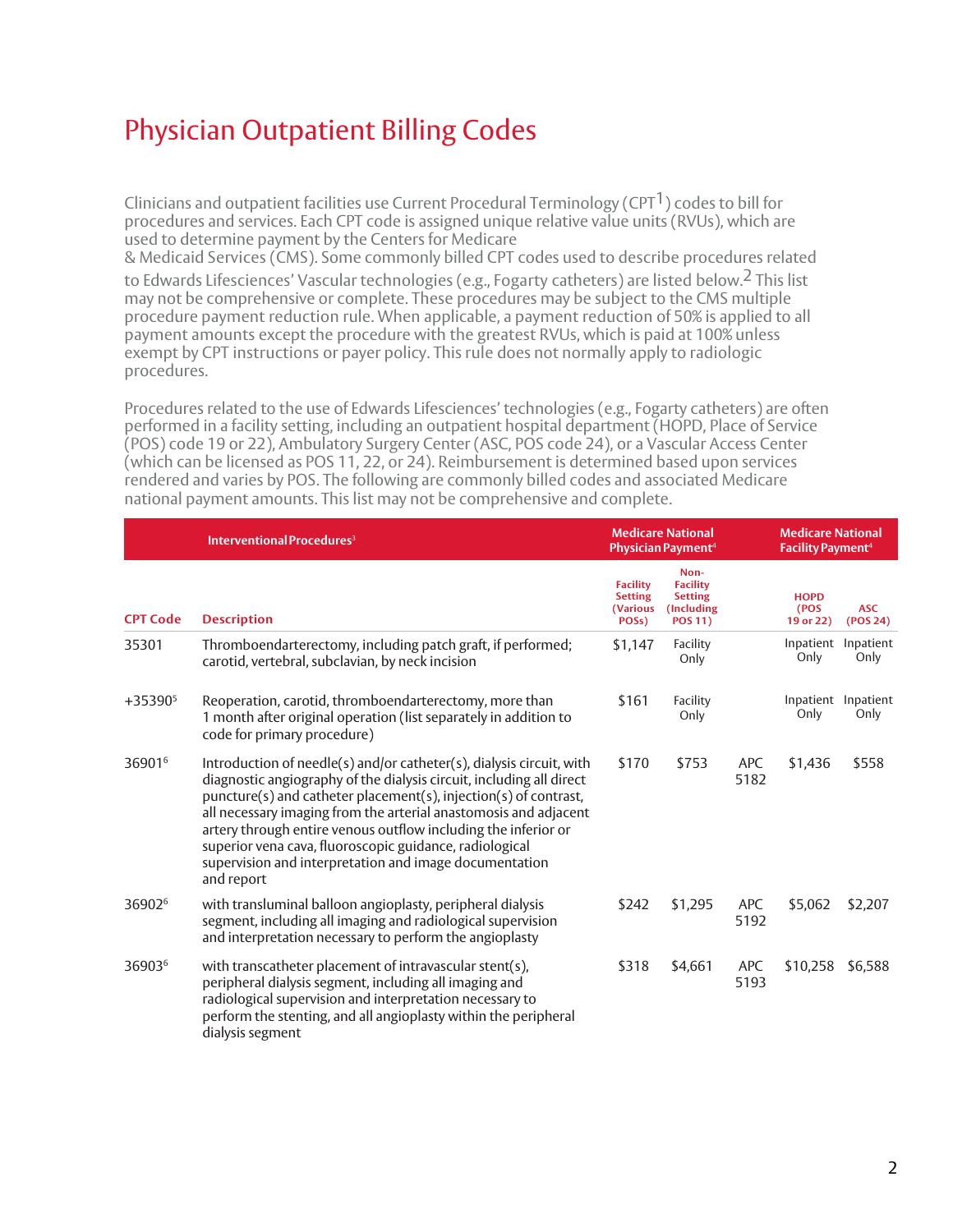#### Physician Outpatient Billing Codes, cont.

|                 | Interventional Procedures <sup>3</sup>                                                                                                                                                                                                                                                                                                                                                                                                                |                                                        | <b>Medicare National</b><br>Physician Payment <sup>4</sup>                |                    | <b>Medicare National</b>         | <b>Facility Payment<sup>4</sup></b> |
|-----------------|-------------------------------------------------------------------------------------------------------------------------------------------------------------------------------------------------------------------------------------------------------------------------------------------------------------------------------------------------------------------------------------------------------------------------------------------------------|--------------------------------------------------------|---------------------------------------------------------------------------|--------------------|----------------------------------|-------------------------------------|
| <b>CPT Code</b> | <b>Description</b>                                                                                                                                                                                                                                                                                                                                                                                                                                    | <b>Facility</b><br><b>Setting</b><br>(Various<br>POSs) | Non-<br><b>Facility</b><br><b>Setting</b><br>(Including<br><b>POS 11)</b> |                    | <b>HOPD</b><br>(POS<br>19 or 22) | <b>ASC</b><br>(POS 24)              |
| 369046          | Percutaneous transluminal mechanical thrombectomy and/or<br>infusion for thrombolysis, dialysis circuit, any method, including<br>all imaging and radiological supervision and interpretation,<br>diagnostic angiography, fluoroscopic guidance, catheter<br>placement(s), and intraprocedural pharmacological<br>thrombolytic injection(s)                                                                                                           | \$370                                                  | \$1,933                                                                   | <b>APC</b><br>5192 | \$5,062                          | \$2,954                             |
| 369056          | with transluminal balloon angioplasty, peripheral dialysis<br>segment, including all imaging and radiological supervision<br>and interpretation necessary to perform the angioplasty                                                                                                                                                                                                                                                                  | \$447                                                  | \$2,451                                                                   | <b>APC</b><br>5193 | \$10,258 \$5,669                 |                                     |
| 369066          | with transcatheter placement of intravascular stent(s),<br>peripheral dialysis segment, including all imaging and<br>radiological supervision and interpretation necessary to<br>perform the stenting, and all angioplasty within the<br>peripheral dialysis circuit                                                                                                                                                                                  | \$514                                                  | \$5,894                                                                   | <b>APC</b><br>5194 |                                  | \$16,402 \$10,900                   |
| 36831           | Thrombectomy, open, arteriovenous fistula without<br>revision, autogenous or nonautogenous dialysis graft<br>(separate procedure)                                                                                                                                                                                                                                                                                                                     | \$626                                                  | Facility<br>Only                                                          | <b>APC</b><br>5184 | \$4,870                          | \$2,425                             |
| 36833           | Revision, open, arteriovenous fistula; with thrombectomy,<br>autogenous or nonautogenous dialysis graft<br>(separate procedure)                                                                                                                                                                                                                                                                                                                       | \$822                                                  | Facility<br>Only                                                          | <b>APC</b><br>5184 | \$4,870                          | \$2,424                             |
| 372117          | Transcatheter therapy, arterial infusion for thrombolysis<br>other than coronary or intracranial, any method, including<br>radiological supervision and interpretation, initial<br>treatment day                                                                                                                                                                                                                                                      | \$389                                                  | Facility<br>Only                                                          | APC<br>5184        | \$4,870                          | \$3,166                             |
| 372127          | Transcatheter therapy, venous infusion for thrombolysis,<br>any method, including radiological supervision and<br>interpretation, initial treatment day                                                                                                                                                                                                                                                                                               | \$339                                                  | Facility<br>Only                                                          | <b>APC</b><br>5183 | \$2,924                          | \$1,899                             |
| 372137          | Transcatheter therapy, arterial or venous infusion for<br>thrombolysis other than coronary, any method, including<br>radiological supervision and interpretation, continued<br>treatment on subsequent day during course of thrombolytic<br>therapy, including follow-up catheter contrast injection,<br>position change, or exchange, when performed                                                                                                 | \$234                                                  | Facility<br>Only                                                          | <b>APC</b><br>5183 | \$2,924                          | n/a                                 |
| 372147          | Transcatheter therapy, arterial or venous infusion for<br>thrombolysis other than coronary, any method, including<br>radiological supervision and interpretation, continued<br>treatment on subsequent day during course of thrombolytic<br>therapy, including follow-up catheter contrast injection,<br>position change, or exchange, when performed; cessation<br>of thrombolysis including removal of catheter and vessel<br>closure by any method | \$123                                                  | Facility<br>Only                                                          | <b>APC</b><br>5183 | \$2,924                          | n/a                                 |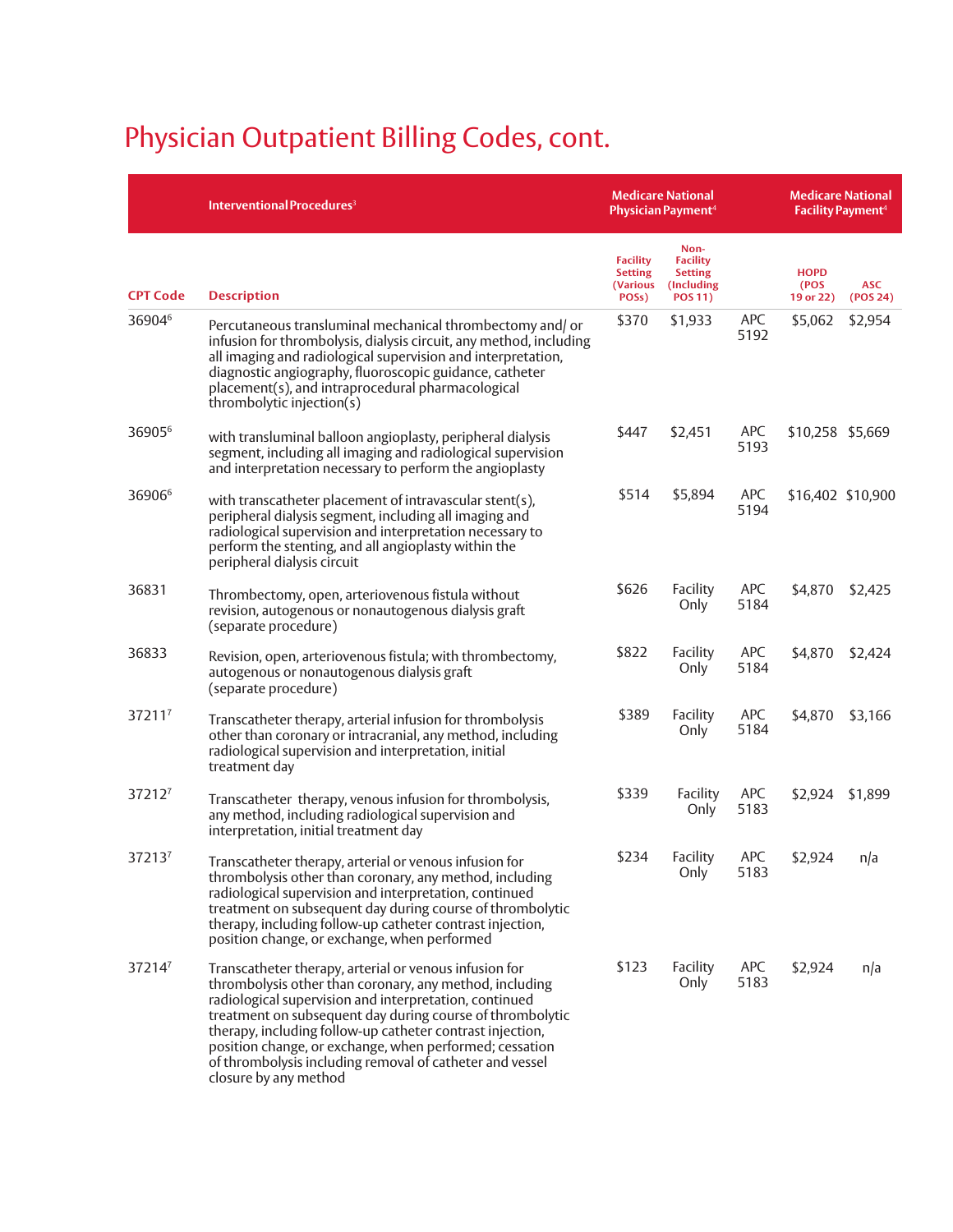#### Revenue Codes<sup>8</sup> and HCPCS Codes<sup>9</sup>

Revenue codes help hospitals categorize services provided by revenue center. Medicare utilizes revenue codes for cost reporting purposes. It may be appropriate for hospitals to capture the cost of products used for these procedures for payer reporting or cost accounting purposes as expenses within Revenue Code 0278 (Medical/Surgical Supplies and Devices – Other Implants) on the hospital UB-04 billing form. CMS uses C-codes under the Outpatient Prospective Payment System (OPPS) to track device cost information for future APC rate-setting purposes. No additional facility paymentis associated with these codes. CMS may reject hospital claims

if the appropriate C codes used to report device costs are not identified on the claim. Edwards Lifesciences' Vascular technologies can be used in both the inpatient and outpatient setting. C codes that may apply to the use of these products in the outpatient setting are listed below. Procedure codes associated with these products are not necessarily included within this document.

| <b>HCPCS</b><br>Code | <b>Description 11</b>              | <b>Edwards Product Examples</b>                                                                                                                                                        |
|----------------------|------------------------------------|----------------------------------------------------------------------------------------------------------------------------------------------------------------------------------------|
| C <sub>1757</sub>    | Catheter, thrombectomy/embolectomy | Fogarty thrombectomy and<br>embolectomy catheters:                                                                                                                                     |
|                      |                                    | 120403F-120807FP, 12A0403F-12A1004F,<br>12GV0402F.12TLW1203F-12TLW807F.<br>1408010, 140806, 140808, 160245F, 160246F,<br>320806F, 320808F, 32080810F, NL121RR30,<br>NL2EMB40-NL7EMB80T |
| C <sub>1768</sub>    | Graft. vascular                    | Pericardial Vascular Patch:<br>4700, 4700 , XAG400, XAG420, XAG440                                                                                                                     |
| C <sub>2628</sub>    | Catheter, occlusion                | <b>Fogarty Occlusion Catheters:</b><br>620403F, 620404F, 620405F,<br>62080814F.62080822F                                                                                               |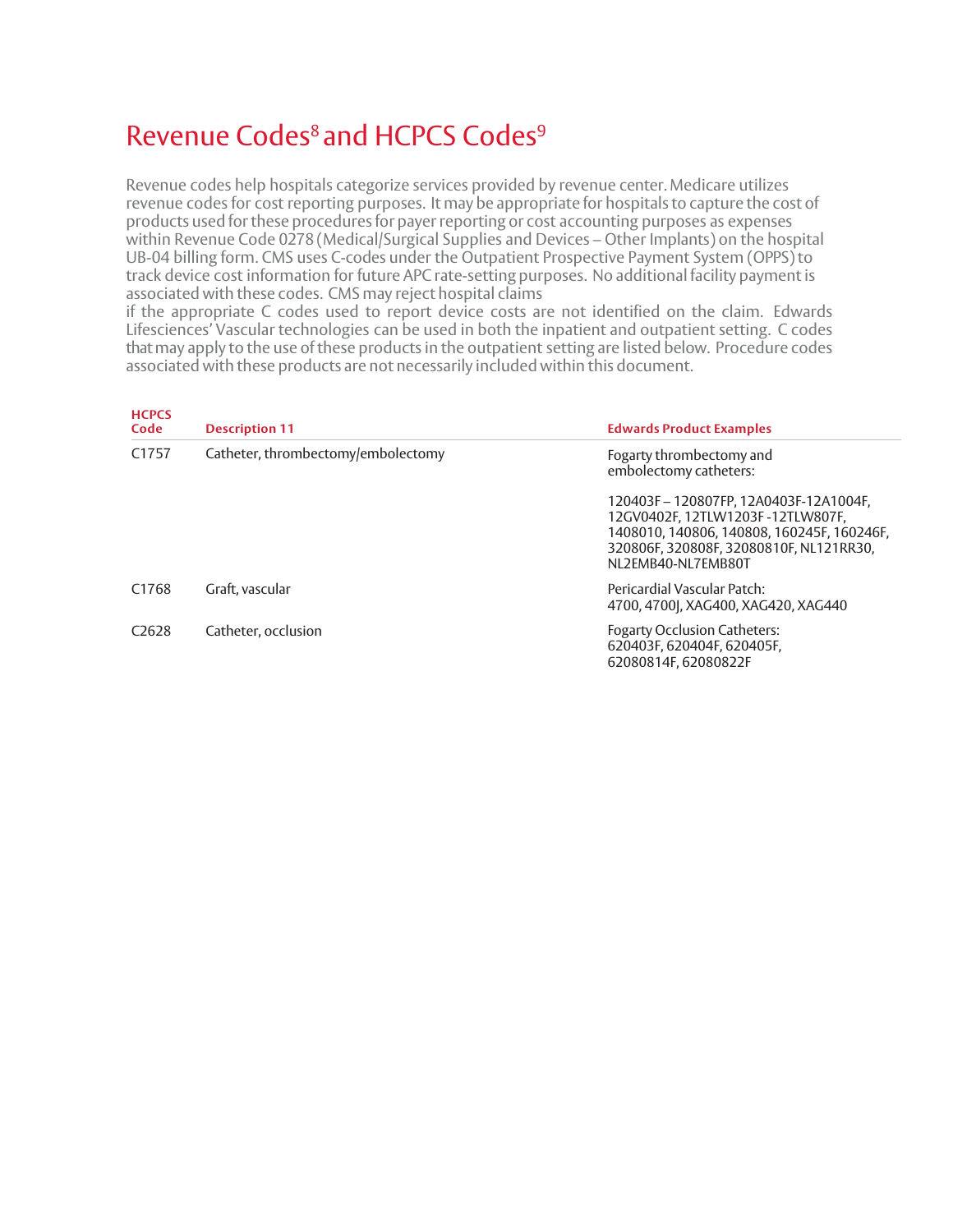Medicare inpatient hospital reimbursement is based upon the Medicare Severity Diagnostic-Related Group (MS-DRG) classification system, which assigns MS-DRGs based on ICD-10 diagnosis and procedure codes.

| <b>ICD-10</b><br><b>Procedure</b><br>Code <sup>14</sup> | <b>Description</b>                                                                                   |
|---------------------------------------------------------|------------------------------------------------------------------------------------------------------|
| 031209D                                                 | Bypass Innominate Artery to Upper Arm Vein with Autologous Venous Tissue, Open Approach              |
| 031209F                                                 | Bypass Innominate Artery to Lower Arm Vein with Autologous Venous Tissue, Open Approach              |
| 03120AD                                                 | Bypass Innominate Artery to Upper Arm Vein with Autologous Arterial Tissue, Open Approach            |
| 03120AF                                                 | Bypass Innominate Artery to Lower Arm Vein with Autologous Arterial Tissue, Open Approach            |
| 03120JD                                                 | Bypass Innominate Artery to Upper Arm Vein with Synthetic Substitute, Open Approach                  |
| 03120JF                                                 | Bypass Innominate Artery to Lower Arm Vein with Synthetic Substitute, Open Approach                  |
| 03120KD                                                 | Bypass Innominate Artery to Upper Arm Vein with Nonautologous Tissue Substitute, Open Approach       |
| 03120KF                                                 | Bypass Innominate Artery to Lower Arm Vein with Nonautologous Tissue Substitute, Open Approach       |
| 03120ZD                                                 | Bypass Innominate Artery to Upper Arm Vein, Open Approach                                            |
| 03120ZF                                                 | Bypass Innominate Artery to Lower Arm Vein, Open Approach                                            |
| 031309D                                                 | Bypass Right Subclavian Artery to Upper Arm Vein with Autologous Venous Tissue, Open Approach        |
| 031309F                                                 | Bypass Right Subclavian Artery to Lower Arm Vein with Autologous Venous Tissue, Open Approach        |
| 03130AD                                                 | Bypass Right Subclavian Artery to Upper Arm Vein with Autologous Arterial Tissue, Open Approach      |
| 03130AF                                                 | Bypass Right Subclavian Artery to Lower Arm Vein with Autologous Arterial Tissue, Open Approach      |
| 03130JD                                                 | Bypass Right Subclavian Artery to Upper Arm Vein with Synthetic Substitute, Open Approach            |
| 03130JF                                                 | Bypass Right Subclavian Artery to Lower Arm Vein with Synthetic Substitute, Open Approach            |
| 03130KD                                                 | Bypass Right Subclavian Artery to Upper Arm Vein with Nonautologous Tissue Substitute, Open Approach |
| 03130KF                                                 | Bypass Right Subclavian Artery to Lower Arm Vein with Nonautologous Tissue Substitute, Open Approach |
| 03130ZD                                                 | Bypass Right Subclavian Artery to Upper Arm Vein, Open Approach                                      |
| 03130ZF                                                 | Bypass Right Subclavian Artery to Lower Arm Vein, Open Approach                                      |
| 031409D                                                 | Bypass Left Subclavian Artery to Upper Arm Vein with Autologous Venous Tissue, Open Approach         |
| 031409F                                                 | Bypass Left Subclavian Artery to Lower Arm Vein with Autologous Venous Tissue, Open Approach         |
| 03140AD                                                 | Bypass Left Subclavian Artery to Upper Arm Vein with Autologous Arterial Tissue, Open Approach       |
| 03140AF                                                 | Bypass Left Subclavian Artery to Lower Arm Vein with Autologous Arterial Tissue, Open Approach       |
| 03140JD                                                 | Bypass Left Subclavian Artery to Upper Arm Vein with Synthetic Substitute, Open Approach             |
| 03140JF                                                 | Bypass Left Subclavian Artery to Lower Arm Vein with Synthetic Substitute, Open Approach             |
| 03140KD                                                 | Bypass Left Subclavian Artery to Upper Arm Vein with Nonautologous Tissue Substitute, Open Approach  |
| 03140KF                                                 | Bypass Left Subclavian Artery to Lower Arm Vein with Nonautologous Tissue Substitute, Open Approach  |
| 03140ZD                                                 | Bypass Left Subclavian Artery to Upper Arm Vein, Open Approach                                       |
| 03140ZF                                                 | Bypass Left Subclavian Artery to Lower Arm Vein, Open Approach                                       |
| 031509D                                                 | Bypass Right Axillary Artery to Upper Arm Vein with Autologous Venous Tissue, Open Approach          |
| 031509F                                                 | Bypass Right Axillary Artery to Lower Arm Vein with Autologous Venous Tissue, Open Approach          |
| 03150AD                                                 | Bypass Right Axillary Artery to Upper Arm Vein with Autologous Arterial Tissue, Open Approach        |
| 03150AF                                                 | Bypass Right Axillary Artery to Lower Arm Vein with Autologous Arterial Tissue, Open Approach        |
| 03150JD                                                 | Bypass Right Axillary Artery to Upper Arm Vein with Synthetic Substitute, Open Approach              |
| 03150JF                                                 | Bypass Right Axillary Artery to Lower Arm Vein with Synthetic Substitute, Open Approach              |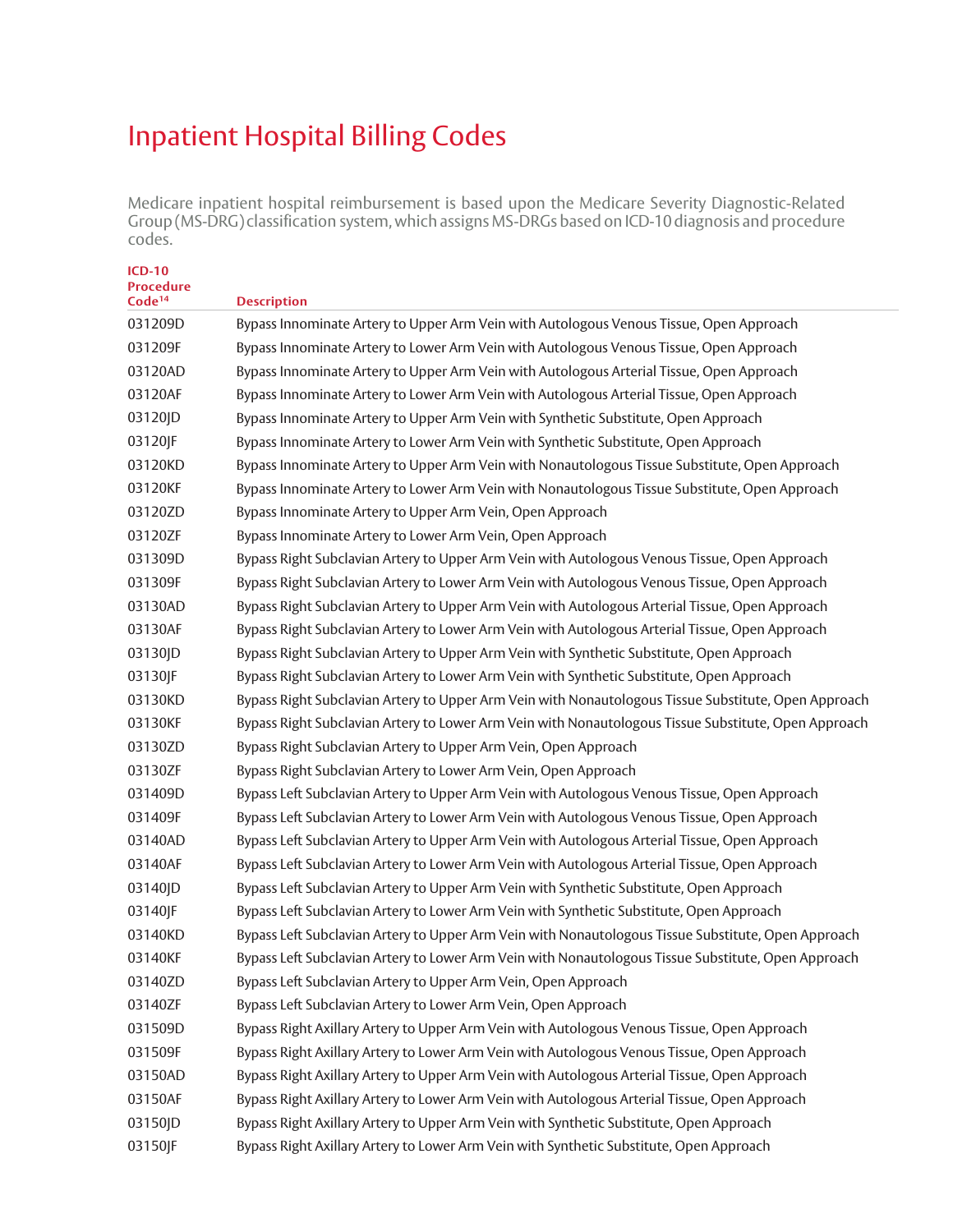| <b>ICD-10</b><br><b>Procedure</b><br>Code <sup>14</sup> | <b>Description</b>                                                                                 |
|---------------------------------------------------------|----------------------------------------------------------------------------------------------------|
| 03150KD                                                 | Bypass Right Axillary Artery to Upper Arm Vein with Nonautologous Tissue Substitute, Open Approach |
| 03150KF                                                 | Bypass Right Axillary Artery to Lower Arm Vein with Nonautologous Tissue Substitute, Open Approach |
| 03150ZD                                                 | Bypass Right Axillary Artery to Upper Arm Vein, Open Approach                                      |
| 03150ZF                                                 | Bypass Right Axillary Artery to Lower Arm Vein, Open Approach                                      |
| 031609D                                                 | Bypass Left Axillary Artery to Upper Arm Vein with Autologous Venous Tissue, Open Approach         |
| 031609F                                                 | Bypass Left Axillary Artery to Lower Arm Vein with Autologous Venous Tissue, Open Approach         |
| 03160AD                                                 | Bypass Left Axillary Artery to Upper Arm Vein with Autologous Arterial Tissue, Open Approach       |
| 03160AF                                                 | Bypass Left Axillary Artery to Lower Arm Vein with Autologous Arterial Tissue, Open Approach       |
| 03160JD                                                 | Bypass Left Axillary Artery to Upper Arm Vein with Synthetic Substitute, Open Approach             |
| 03160JF                                                 | Bypass Left Axillary Artery to Lower Arm Vein with Synthetic Substitute, Open Approach             |
| 03160KD                                                 | Bypass Left Axillary Artery to Upper Arm Vein with Nonautologous Tissue Substitute, Open Approach  |
| 03160KF                                                 | Bypass Left Axillary Artery to Lower Arm Vein with Nonautologous Tissue Substitute, Open Approach  |
| 03160ZD                                                 | Bypass Left Axillary Artery to Upper Arm Vein, Open Approach                                       |
| 03160ZF                                                 | Bypass Left Axillary Artery to Lower Arm Vein, Open Approach                                       |
| 031709D                                                 | Bypass Right Brachial Artery to Upper Arm Vein with Autologous Venous Tissue, Open Approach        |
| 031709F                                                 | Bypass Right Brachial Artery to Lower Arm Vein with Autologous Venous Tissue, Open Approach        |
| 03170AD                                                 | Bypass Right Brachial Artery to Upper Arm Vein with Autologous Arterial Tissue, Open Approach      |
| 03170AF                                                 | Bypass Right Brachial Artery to Lower Arm Vein with Autologous Arterial Tissue, Open Approach      |
| 03170JD                                                 | Bypass Right Brachial Artery to Upper Arm Vein with Synthetic Substitute, Open Approach            |
| 03170JF                                                 | Bypass Right Brachial Artery to Lower Arm Vein with Synthetic Substitute, Open Approach            |
| 03170KD                                                 | Bypass Right Brachial Artery to Upper Arm Vein with Nonautologous Tissue Substitute, Open Approach |
| 03170KF                                                 | Bypass Right Brachial Artery to Lower Arm Vein with Nonautologous Tissue Substitute, Open Approach |
| 03170ZD                                                 | Bypass Right Brachial Artery to Upper Arm Vein, Open Approach                                      |
| 03170ZF                                                 | Bypass Right Brachial Artery to Lower Arm Vein, Open Approach                                      |
| 031809D                                                 | Bypass Left Brachial Artery to Upper Arm Vein with Autologous Venous Tissue, Open Approach         |
| 031809F                                                 | Bypass Left Brachial Artery to Lower Arm Vein with Autologous Venous Tissue, Open Approach         |
| 03180AD                                                 | Bypass Left Brachial Artery to Upper Arm Vein with Autologous Arterial Tissue, Open Approach       |
| 03180JD                                                 | Bypass Left Brachial Artery to Upper Arm Vein with Synthetic Substitute, Open Approach             |
| 03180JF                                                 | Bypass Left Brachial Artery to Lower Arm Vein with Synthetic Substitute, Open Approach             |
| 03180KD                                                 | Bypass Left Brachial Artery to Upper Arm Vein with Nonautologous Tissue Substitute, Open Approach  |
| 03180KF                                                 | Bypass Left Brachial Artery to Lower Arm Vein with Nonautologous Tissue Substitute, Open Approach  |
| 03180ZD                                                 | Bypass Left Brachial Artery to Upper Arm Vein, Open Approach                                       |
| 03180ZF                                                 | Bypass Left Brachial Artery to Lower Arm Vein, Open Approach                                       |
| 031909F                                                 | Bypass Right Ulnar Artery to Lower Arm Vein with Autologous Venous Tissue, Open Approach           |
| 03190AF                                                 | Bypass Right Ulnar Artery to Lower Arm Vein with Autologous Arterial Tissue, Open Approach         |
| 03190JF                                                 | Bypass Right Ulnar Artery to Lower Arm Vein with Synthetic Substitute, Open Approach               |
| 03190KF                                                 | Bypass Right Ulnar Artery to Lower Arm Vein with Nonautologous Tissue Substitute, Open Approach    |
| 03190ZF                                                 | Bypass Right Ulnar Artery to Lower Arm Vein, Open Approach                                         |
| 031A09F                                                 | Bypass Left Ulnar Artery to Lower Arm Vein with Autologous Venous Tissue, Open Approach            |
| 031A0AF                                                 | Bypass Left Ulnar Artery to Lower Arm Vein with Autologous Arterial Tissue, Open Approach          |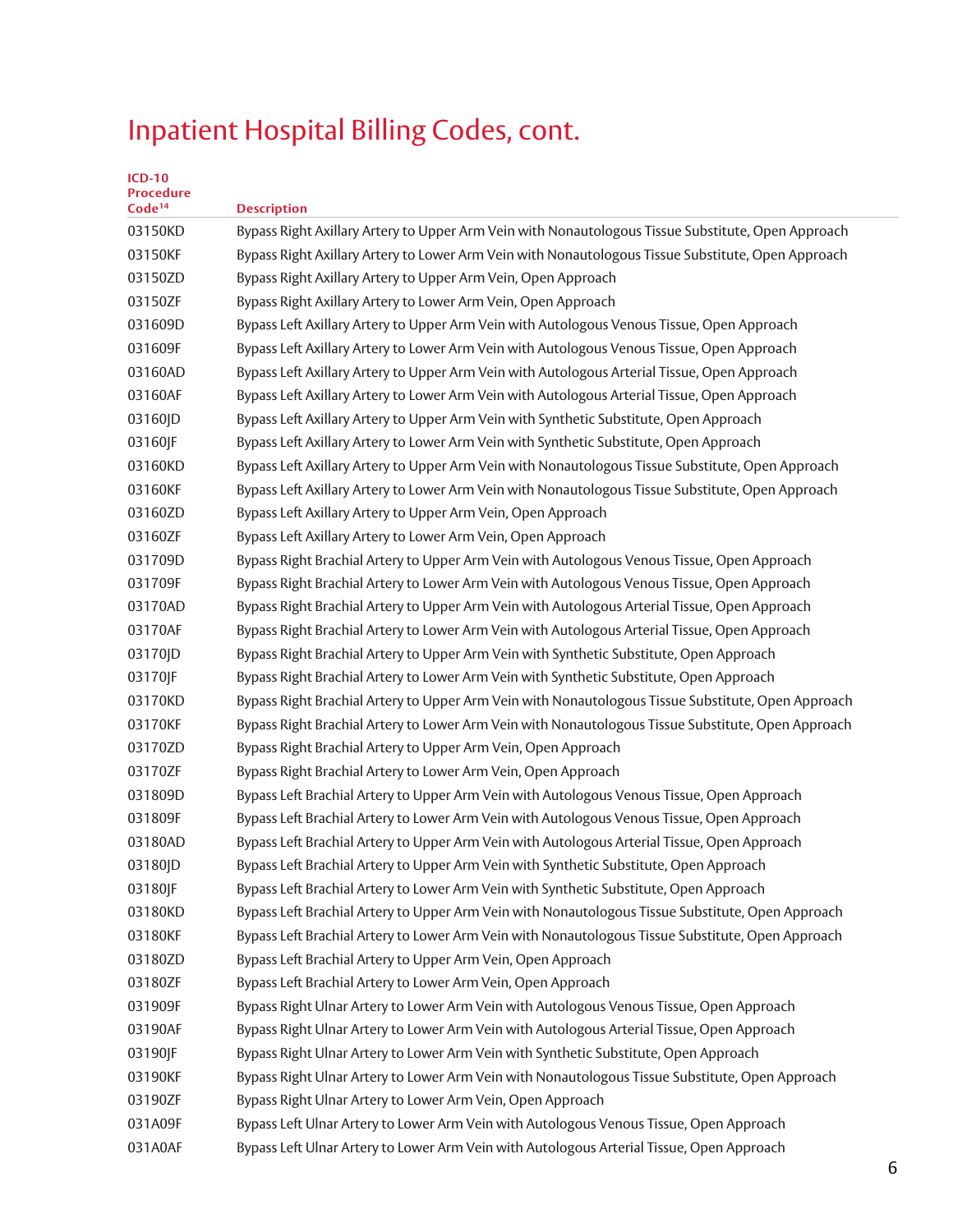| ___ | __ |
|-----|----|

| <b>Procedure</b><br>Code <sup>14</sup> | <b>Description</b>                                                                               |
|----------------------------------------|--------------------------------------------------------------------------------------------------|
| 031A0JF                                | Bypass Left Ulnar Artery to Lower Arm Vein with Synthetic Substitute, Open Approach              |
| 031A0KF                                | Bypass Left Ulnar Artery to Lower Arm Vein with Nonautologous Tissue Substitute, Open Approach   |
| 031A0ZF                                | Bypass Left Ulnar Artery to Lower Arm Vein, Open Approach                                        |
| 031B09F                                | Bypass Right Radial Artery to Lower Arm Vein with Autologous Venous Tissue, Open Approach        |
| 031B0AF                                | Bypass Right Radial Artery to Lower Arm Vein with Autologous Arterial Tissue, Open Approach      |
| 031B0JF                                | Bypass Right Radial Artery to Lower Arm Vein with Synthetic Substitute, Open Approach            |
| 031B0KF                                | Bypass Right Radial Artery to Lower Arm Vein with Nonautologous Tissue Substitute, Open Approach |
| 031B0ZF                                | Bypass Right Radial Artery to Lower Arm Vein, Open Approach                                      |
| 031C09F                                | Bypass Left Radial Artery to Lower Arm Vein with Autologous Venous Tissue, Open Approach         |
| 031C0AF                                | Bypass Left Radial Artery to Lower Arm Vein with Autologous Arterial Tissue, Open Approach       |
| 031C0JF                                | Bypass Left Radial Artery to Lower Arm Vein with Synthetic Substitute, Open Approach             |
| 031C0KF                                | Bypass Left Radial Artery to Lower Arm Vein with Nonautologous Tissue Substitute, Open Approach  |
| 031C0ZF                                | Bypass Left Radial Artery to Lower Arm Vein, Open Approach                                       |
| 03BM4ZZ                                | Excision of Right External Carotid Artery, Percutaneous Endoscopic Approach                      |
| 03BN0ZZ                                | Excision of Left External Carotid Artery, Open Approach                                          |
| 03BN4ZZ                                | Excision of Left External Carotid Artery, Percutaneous Endoscopic Approach                       |
| 03BP0ZZ                                | Excision of Right Vertebral Artery, Open Approach                                                |
| 03BP4ZZ                                | Excision of Right Vertebral Artery, Percutaneous Endoscopic Approach                             |
| 03BQ0ZZ                                | Excision of Left Vertebral Artery, Open Approach                                                 |
| 03BQ4ZZ                                | Excision of Left Vertebral Artery, Percutaneous Endoscopic Approach                              |
| 03BR0ZZ                                | Excision of Face Artery, Open Approach                                                           |
| 03BR4ZZ                                | Excision of Face Artery, Percutaneous Endoscopic Approach                                        |
| 03BS0ZZ                                | Excision of Right Temporal Artery, Open Approach                                                 |
| 03BS4ZZ                                | Excision of Right Temporal Artery, Percutaneous Endoscopic Approach                              |
| 03BT0ZZ                                | Excision of Left Temporal Artery, Open Approach                                                  |
| 03BT4ZZ                                | Excision of Left Temporal Artery, Percutaneous Endoscopic Approach                               |
| 03BU0ZZ                                | Excision of Right Thyroid Artery, Open Approach                                                  |
| 03BU4ZZ                                | Excision of Right Thyroid Artery, Percutaneous Endoscopic Approach                               |
| 03BV0ZZ                                | Excision of Left Thyroid Artery, Open Approach                                                   |
| 03BV4ZZ                                | Excision of Left Thyroid Artery, Percutaneous Endoscopic Approach                                |
| 05BM0ZZ                                | Excision of Right Internal Jugular Vein, Open Approach                                           |
| 05BM4ZZ                                | Excision of Right Internal Jugular Vein, Percutaneous Endoscopic Approach                        |
| 05BN0ZZ                                | Excision of Left Internal Jugular Vein, Open Approach                                            |
| 05BN4ZZ                                | Excision of Left Internal Jugular Vein, Percutaneous Endoscopic Approach                         |
| 05BP0ZZ                                | Excision of Right External Jugular Vein, Open Approach                                           |
| 05BP4ZZ                                | Excision of Right External Jugular Vein, Percutaneous Endoscopic Approach                        |
| 05BQ0ZZ                                | Excision of Left External Jugular Vein, Open Approach                                            |
| 05BQ4ZZ                                | Excision of Left External Jugular Vein, Percutaneous Endoscopic Approach                         |
| 05BR0ZZ                                | Excision of Right Vertebral Vein, Open Approach                                                  |
| 05BR4ZZ                                | Excision of Right Vertebral Vein, Percutaneous Endoscopic Approach                               |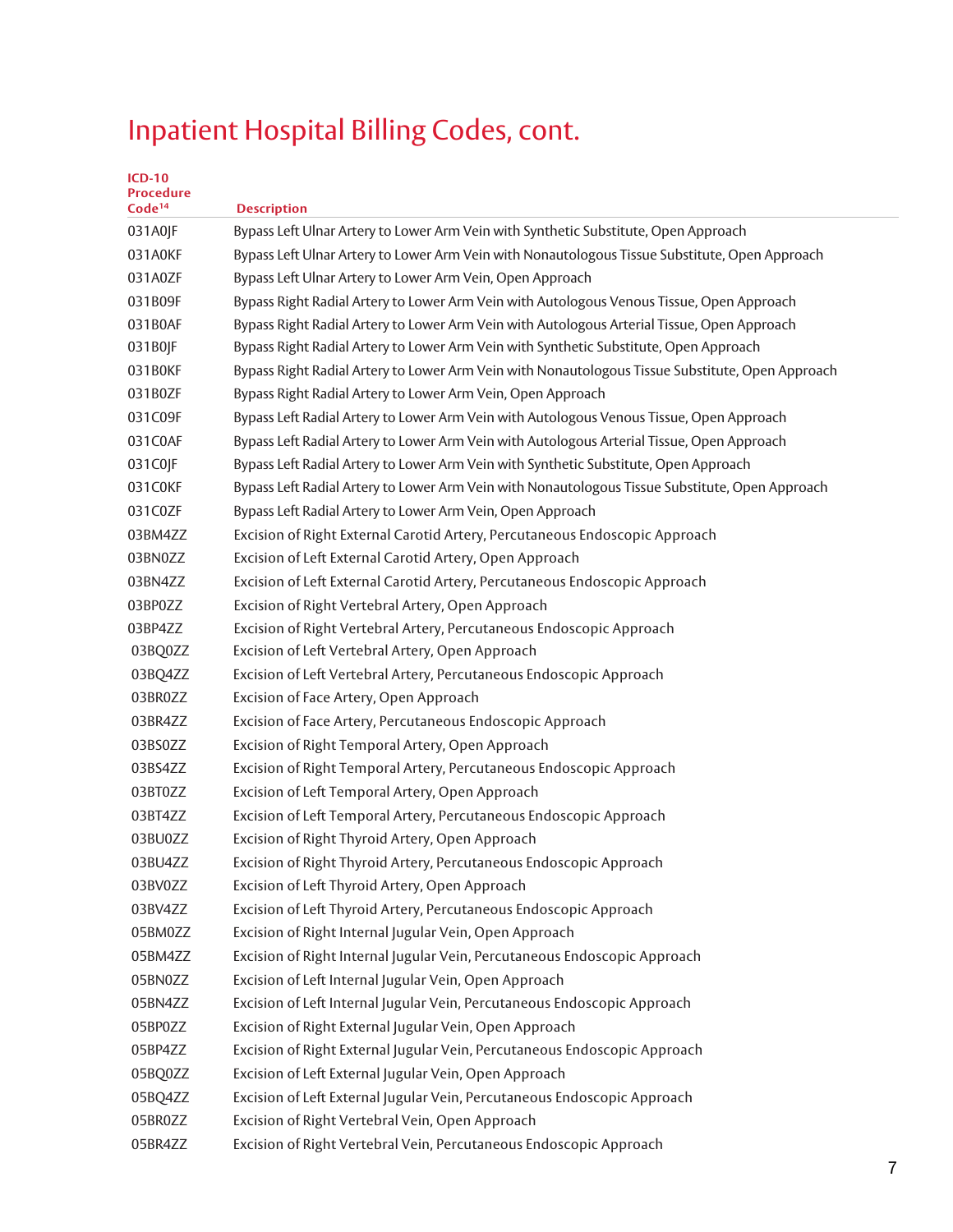| <b>ICD-10</b><br><b>Procedure</b><br>Code <sup>14</sup> | <b>Description</b>                                                                         |
|---------------------------------------------------------|--------------------------------------------------------------------------------------------|
| 05BS0ZZ                                                 | Excision of Left Vertebral Vein, Open Approach                                             |
| 05BS4ZZ                                                 | Excision of Left Vertebral Vein, Percutaneous Endoscopic Approach                          |
| 05BT0ZZ                                                 | Excision of Right Face Vein, Open Approach                                                 |
| 05BT4ZZ                                                 | Excision of Right Face Vein, Percutaneous Endoscopic Approach                              |
| 05BV0ZZ                                                 | Excision of Left Face Vein, Open Approach                                                  |
| 05BV4ZZ                                                 | Excision of Left Face Vein, Percutaneous Endoscopic Approach                               |
| 03CH0ZZ                                                 | Extirpation of Matter from Right Common Carotid Artery, Open Approach                      |
| 03CH4ZZ                                                 | Extirpation of Matter from Right Common Carotid Artery, Percutaneous Endoscopic Approach   |
| 03CJ0ZZ                                                 | Extirpation of Matter from Left Common Carotid Artery, Open Approach                       |
| 03CH0ZZ                                                 | Extirpation of Matter from Right Common Carotid Artery, Open Approach                      |
| 03CH4ZZ                                                 | Extirpation of Matter from Right Common Carotid Artery, Percutaneous Endoscopic Approach   |
| 03CJ0ZZ                                                 | Extirpation of Matter from Left Common Carotid Artery, Open Approach                       |
| 03CJ4ZZ                                                 | Extirpation of Matter from Left Common Carotid Artery, Percutaneous Endoscopic Approach    |
| 03CK0ZZ                                                 | Extirpation of Matter from Right Internal Carotid Artery, Open Approach                    |
| 03CK4ZZ                                                 | Extirpation of Matter from Right Internal Carotid Artery, Percutaneous Endoscopic Approach |
| 03CL0ZZ                                                 | Extirpation of Matter from Left Internal Carotid Artery, Open Approach                     |
| 03CL4ZZ                                                 | Extirpation of Matter from Left Internal Carotid Artery, Percutaneous Endoscopic Approach  |
| 03CM0ZZ                                                 | Extirpation of Matter from Right External Carotid Artery, Open Approach                    |
| 03CM4ZZ                                                 | Extirpation of Matter from Right External Carotid Artery, Percutaneous Endoscopic Approach |
| 03CN0ZZ                                                 | Extirpation of Matter from Left External Carotid Artery, Open Approach                     |
| 03CN4ZZ                                                 | Extirpation of Matter from Left External Carotid Artery, Percutaneous Endoscopic Approach  |
| 03CP0ZZ                                                 | Extirpation of Matter from Right Vertebral Artery, Open Approach                           |
| 03CP4ZZ                                                 | Extirpation of Matter from Right Vertebral Artery, Percutaneous Endoscopic Approach        |
| 03CQ0ZZ                                                 | Extirpation of Matter from Left Vertebral Artery, Open Approach                            |
| 03CQ4ZZ                                                 | Extirpation of Matter from Left Vertebral Artery, Percutaneous Endoscopic Approach         |
| 03CR0ZZ                                                 | Extirpation of Matter from Face Artery, Open Approach                                      |
| 03CR3ZZ                                                 | Extirpation of Matter from Face Artery, Percutaneous Approach                              |
| 03CR4ZZ                                                 | Extirpation of Matter from Face Artery, Percutaneous Endoscopic Approach                   |
| 03CS0ZZ                                                 | Extirpation of Matter from Right Temporal Artery, Open Approach                            |
| 03CS3ZZ                                                 | Extirpation of Matter from Right Temporal Artery, Percutaneous Approach                    |
| 03CS4ZZ                                                 | Extirpation of Matter from Right Temporal Artery, Percutaneous Endoscopic Approach         |
| 03CT0ZZ                                                 | Extirpation of Matter from Left Temporal Artery, Open Approach                             |
| 03CT3ZZ                                                 | Extirpation of Matter from Left Temporal Artery, Percutaneous Approach                     |
| 03CT4ZZ                                                 | Extirpation of Matter from Left Temporal Artery, Percutaneous Endoscopic Approach          |
| 03CU0ZZ                                                 | Extirpation of Matter from Right Thyroid Artery, Open Approach                             |
| 03CU3ZZ                                                 | Extirpation of Matter from Right Thyroid Artery, Percutaneous Approach                     |
| 03CU4ZZ                                                 | Extirpation of Matter from Right Thyroid Artery, Percutaneous Endoscopic Approach          |
| 03CV0ZZ                                                 | Extirpation of Matter from Left Thyroid Artery, Open Approach                              |
| 03CV3ZZ                                                 | Extirpation of Matter from Left Thyroid Artery, Percutaneous Approach                      |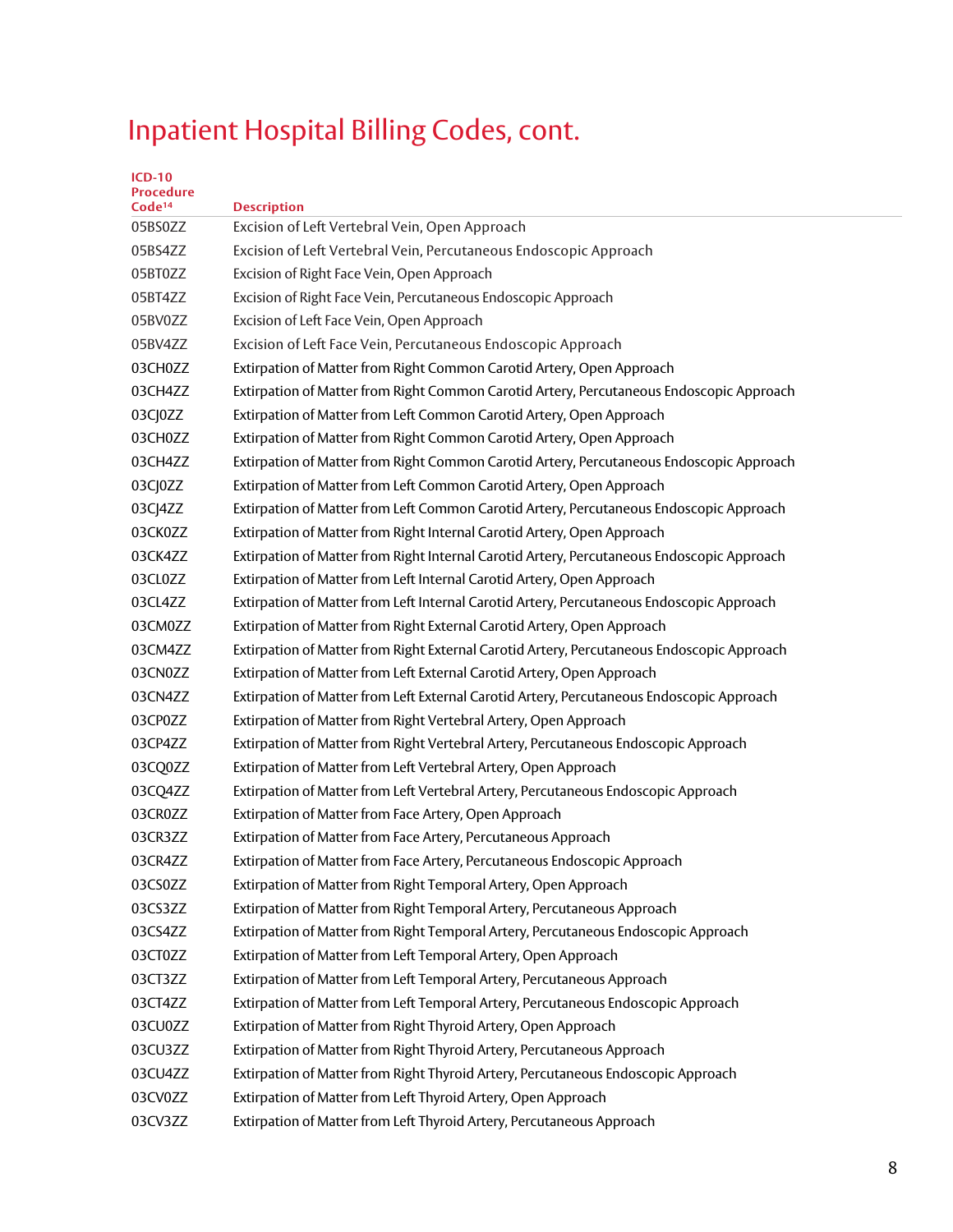| <b>ICD-10</b><br><b>Procedure</b> |                                                                                                   |
|-----------------------------------|---------------------------------------------------------------------------------------------------|
| Code <sup>14</sup><br>03CY0ZZ     | <b>Description</b><br>Extirpation of Matter from Upper Artery, Open Approach                      |
| 03CY3ZZ                           | Extirpation of Matter from Upper Artery, Percutaneous Approach                                    |
| 03CY4ZZ                           | Extirpation of Matter from Upper Artery, Percutaneous Endoscopic Approach                         |
| 04CY0ZZ                           |                                                                                                   |
|                                   | Extirpation of Matter from Lower Artery, Open Approach                                            |
| 04CY3ZZ                           | Extirpation of Matter from Lower Artery, Percutaneous Approach                                    |
| 04CY4ZZ                           | Extirpation of Matter from Lower Artery, Percutaneous Endoscopic Approach                         |
| 05CY0ZZ<br>05CY3ZZ                | Extirpation of Matter from Upper Vein, Open Approach                                              |
|                                   | Extirpation of Matter from Upper Vein, Percutaneous Approach                                      |
| 05CY4ZZ                           | Extirpation of Matter from Upper Vein, Percutaneous Endoscopic Approach                           |
| 06CY0ZZ                           | Extirpation of Matter from Lower Vein, Open Approach                                              |
| 06CY3ZZ                           | Extirpation of Matter from Lower Vein, Percutaneous Approach                                      |
| 06CY4ZZ                           | Extirpation of Matter from Lower Vein, Percutaneous Endoscopic Approach                           |
| 02H633Z                           | Insertion of Infusion Device into Right Atrium, Percutaneous Approach                             |
| 02HK33Z                           | Insertion of Infusion Device into Right Ventricle, Percutaneous Approach                          |
| 02HP03Z                           | Insertion of Infusion Device into Pulmonary Trunk, Open Approach                                  |
| 02HP33Z                           | Insertion of Infusion Device into Pulmonary Trunk, Percutaneous Approach                          |
| 02HP43Z                           | Insertion of Infusion Device into Pulmonary Trunk, Percutaneous Endoscopic Approach               |
| 02HQ03Z                           | Insertion of Infusion Device into Right Pulmonary Artery, Open Approach                           |
| 02HQ33Z                           | Insertion of Infusion Device into Right Pulmonary Artery, Percutaneous Approach                   |
| 02HQ43Z                           | Insertion of Infusion Device into Right Pulmonary Artery, Percutaneous Endoscopic Approach        |
| 02HR03Z                           | Insertion of Infusion Device into Left Pulmonary Artery, Open Approach                            |
| 02HR33Z                           | Insertion of Infusion Device into Left Pulmonary Artery, Percutaneous Approach                    |
| 02HR43Z                           | Insertion of Infusion Device into Left Pulmonary Artery, Percutaneous Endoscopic Approach         |
| 02HS03Z                           | Insertion of Infusion Device into Right Pulmonary Vein, Open Approach                             |
| 02HS33Z                           | Insertion of Infusion Device into Right Pulmonary Vein, Percutaneous Approach                     |
| 02HS43Z                           | Insertion of Infusion Device into Right Pulmonary Vein, Percutaneous Endoscopic Approach          |
| 02HT03Z                           | Insertion of Infusion Device into Left Pulmonary Vein, Open Approach                              |
| 02HT33Z                           | Insertion of Infusion Device into Left Pulmonary Vein, Percutaneous Approach                      |
| 02HT43Z                           | Insertion of Infusion Device into Left Pulmonary Vein, Percutaneous Endoscopic Approach           |
| 02HV03Z                           | Insertion of Infusion Device into Superior Vena Cava, Open Approach                               |
| 02HV33Z                           | Insertion of Infusion Device into Superior Vena Cava, Percutaneous Approach                       |
| 02HV43Z                           | Insertion of Infusion Device into Superior Vena Cava, Percutaneous Endoscopic Approach            |
| 02HW03Z                           | Insertion of Infusion Device into Thoracic Aorta, Descending, Open Approach                       |
| 02HW33Z                           | Insertion of Infusion Device into Thoracic Aorta, Descending, Percutaneous Approach               |
| 02HW43Z                           | Insertion of Infusion Device into Thoracic Aorta, Descending, Percutaneous Endoscopic Approach    |
| 03H003Z                           | Insertion of Infusion Device into Right Internal Mammary Artery, Open Approach                    |
| 03H033Z                           | Insertion of Infusion Device into Right Internal Mammary Artery, Percutaneous Approach            |
| 03H043Z                           | Insertion of Infusion Device into Right Internal Mammary Artery, Percutaneous Endoscopic Approach |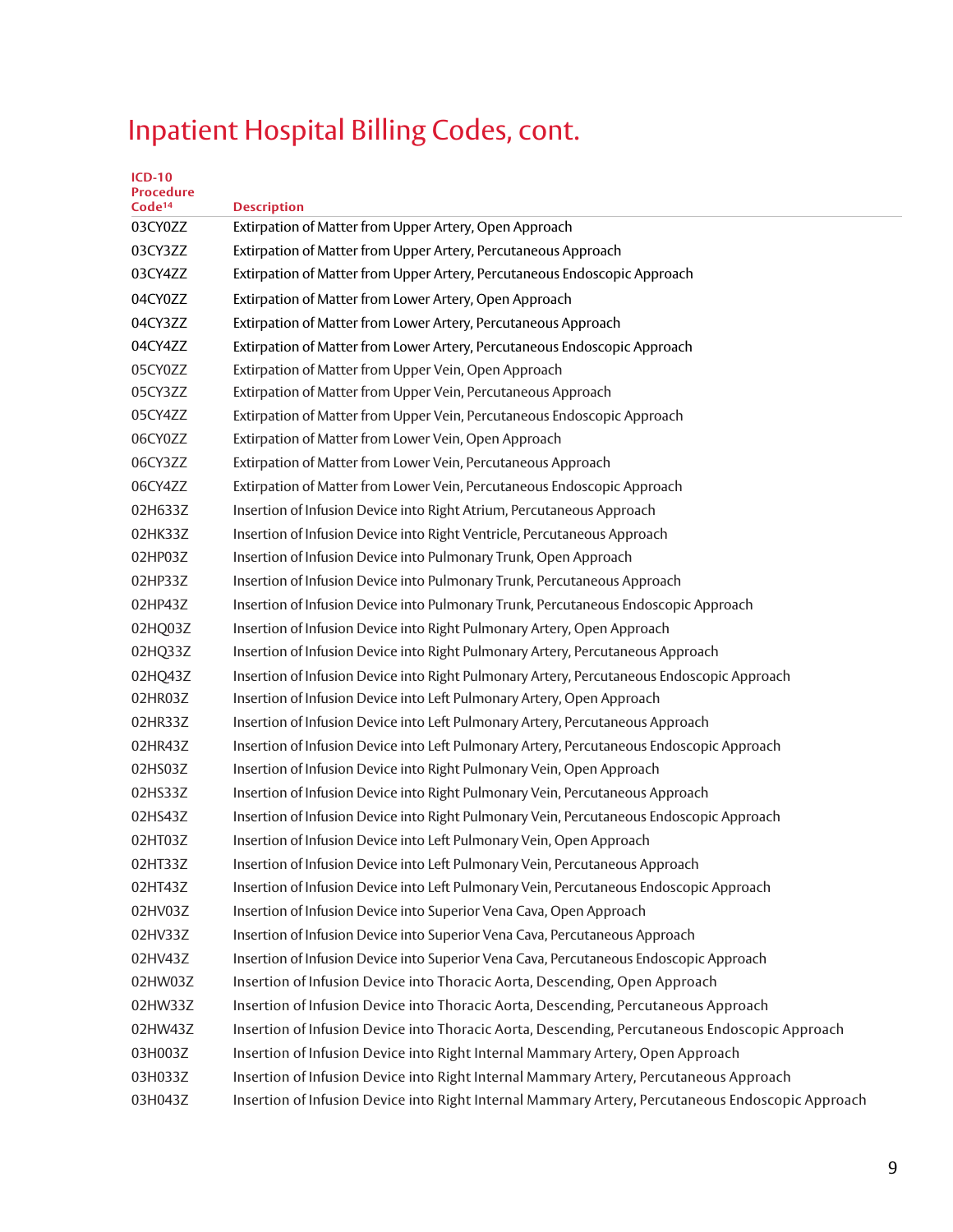| <b>ICD-10</b><br><b>Procedure</b><br>Code <sup>14</sup> | <b>Description</b>                                                                               |
|---------------------------------------------------------|--------------------------------------------------------------------------------------------------|
| 03H103Z                                                 | Insertion of Infusion Device into Left Internal Mammary Artery, Open Approach                    |
| 03H133Z                                                 | Insertion of Infusion Device into Left Internal Mammary Artery, Percutaneous Approach            |
| 03H143Z                                                 | Insertion of Infusion Device into Left Internal Mammary Artery, Percutaneous Endoscopic Approach |
| 03H203Z                                                 | Insertion of Infusion Device into Innominate Artery, Open Approach                               |
| 03H233Z                                                 | Insertion of Infusion Device into Innominate Artery, Percutaneous Approach                       |
| 03H243Z                                                 | Insertion of Infusion Device into Innominate Artery, Percutaneous Endoscopic Approach            |
| 03H303Z                                                 | Insertion of Infusion Device into Right Subclavian Artery, Open Approach                         |
| 03H333Z                                                 | Insertion of Infusion Device into Right Subclavian Artery, Percutaneous Approach                 |
| 03H343Z                                                 | Insertion of Infusion Device into Right Subclavian Artery, Percutaneous Endoscopic Approach      |
| 03H403Z                                                 | Insertion of Infusion Device into Left Subclavian Artery, Open Approach                          |
| 03H433Z                                                 | Insertion of Infusion Device into Left Subclavian Artery, Percutaneous Approach                  |
| 03H443Z                                                 | Insertion of Infusion Device into Left Subclavian Artery, Percutaneous Endoscopic Approach       |
| 03H503Z                                                 | Insertion of Infusion Device into Right Axillary Artery, Open Approach                           |
| 03H533Z                                                 | Insertion of Infusion Device into Right Axillary Artery, Percutaneous Approach                   |
| 03H543Z                                                 | Insertion of Infusion Device into Right Axillary Artery, Percutaneous Endoscopic Approach        |
| 03H603Z                                                 | Insertion of Infusion Device into Left Axillary Artery, Open Approach                            |
| 03H633Z                                                 | Insertion of Infusion Device into Left Axillary Artery, Percutaneous Approach                    |
| 03H643Z                                                 | Insertion of Infusion Device into Left Axillary Artery, Percutaneous Endoscopic Approach         |
| 03H703Z                                                 | Insertion of Infusion Device into Right Brachial Artery, Open Approach                           |
| 03H733Z                                                 | Insertion of Infusion Device into Right Brachial Artery, Percutaneous Approach                   |
| 03H743Z                                                 | Insertion of Infusion Device into Right Brachial Artery, Percutaneous Endoscopic Approach        |
| 03H803Z                                                 | Insertion of Infusion Device into Left Brachial Artery, Open Approach                            |
| 03H833Z                                                 | Insertion of Infusion Device into Left Brachial Artery, Percutaneous Approach                    |
| 03H843Z                                                 | Insertion of Infusion Device into Left Brachial Artery, Percutaneous Endoscopic Approach         |
| 03H903Z                                                 | Insertion of Infusion Device into Right Ulnar Artery, Open Approach                              |
| 03H933Z                                                 | Insertion of Infusion Device into Right Ulnar Artery, Percutaneous Approach                      |
| 03H943Z                                                 | Insertion of Infusion Device into Right Ulnar Artery, Percutaneous Endoscopic Approach           |
| 03HA03Z                                                 | Insertion of Infusion Device into Left Ulnar Artery, Open Approach                               |
| 03HA33Z                                                 | Insertion of Infusion Device into Left Ulnar Artery, Percutaneous Approach                       |
| 03HA43Z                                                 | Insertion of Infusion Device into Left Ulnar Artery, Percutaneous Endoscopic Approach            |
| 03HB03Z                                                 | Insertion of Infusion Device into Right Radial Artery, Open Approach                             |
| 03HB33Z                                                 | Insertion of Infusion Device into Right Radial Artery, Percutaneous Approach                     |
| 03HB43Z                                                 | Insertion of Infusion Device into Right Radial Artery, Percutaneous Endoscopic Approach          |
| 03HC03Z                                                 | Insertion of Infusion Device into Left Radial Artery, Open Approach                              |
| 03HC33Z                                                 | Insertion of Infusion Device into Left Radial Artery, Percutaneous Approach                      |
| 03HC43Z                                                 | Insertion of Infusion Device into Left Radial Artery, Percutaneous Endoscopic Approach           |
| 03HD03Z                                                 | Insertion of Infusion Device into Right Hand Artery, Open Approach                               |
| 03HD33Z                                                 | Insertion of Infusion Device into Right Hand Artery, Percutaneous Approach                       |
| 03HD43Z                                                 | Insertion of Infusion Device into Right Hand Artery, Percutaneous Endoscopic Approach            |
| 03HF03Z                                                 | Insertion of Infusion Device into Left Hand Artery, Open Approach                                |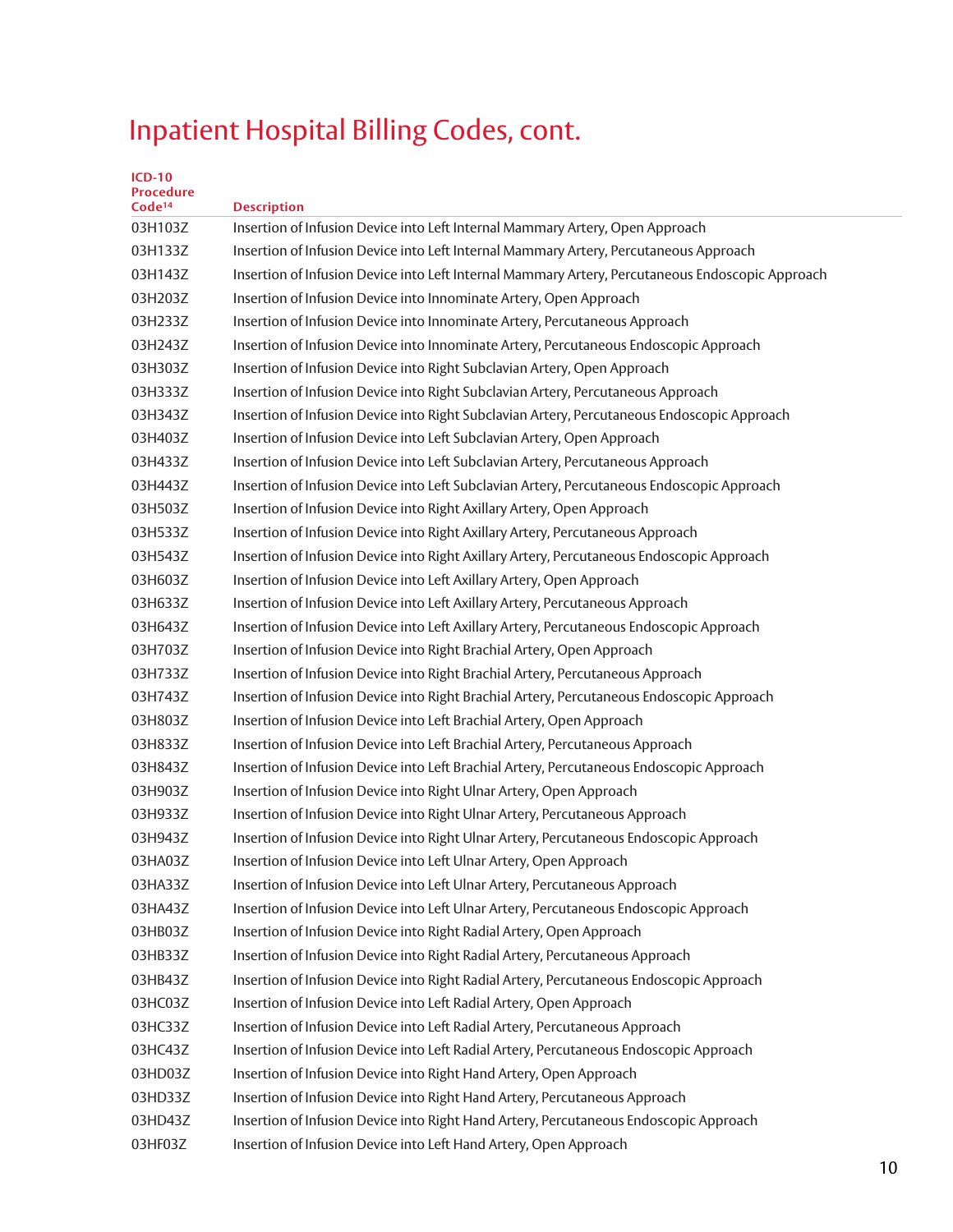| <b>ICD-10</b><br><b>Procedure</b><br>Code <sup>14</sup> | <b>Description</b>                                                                                |
|---------------------------------------------------------|---------------------------------------------------------------------------------------------------|
| 03HF33Z                                                 | Insertion of Infusion Device into Left Hand Artery, Percutaneous Approach                         |
| 03HF43Z                                                 | Insertion of Infusion Device into Left Hand Artery, Percutaneous Endoscopic Approach              |
| 03HG03Z                                                 | Insertion of Infusion Device into Intracranial Artery, Open Approach                              |
| 03HG33Z                                                 | Insertion of Infusion Device into Intracranial Artery, Percutaneous Approach                      |
| 03HG43Z                                                 | Insertion of Infusion Device into Intracranial Artery, Percutaneous Endoscopic Approach           |
| 03HH03Z                                                 | Insertion of Infusion Device into Right Common Carotid Artery, Open Approach                      |
| 03HH33Z                                                 | Insertion of Infusion Device into Right Common Carotid Artery, Percutaneous Approach              |
| 03HH43Z                                                 | Insertion of Infusion Device into Right Common Carotid Artery, Percutaneous Endoscopic Approach   |
| 03HJ03Z                                                 | Insertion of Infusion Device into Left Common Carotid Artery, Open Approach                       |
| 03HJ33Z                                                 | Insertion of Infusion Device into Left Common Carotid Artery, Percutaneous Approach               |
| 03HJ43Z                                                 | Insertion of Infusion Device into Left Common Carotid Artery, Percutaneous Endoscopic Approach    |
| 03HK03Z                                                 | Insertion of Infusion Device into Right Internal Carotid Artery, Open Approach                    |
| 03HK33Z                                                 | Insertion of Infusion Device into Right Internal Carotid Artery, Percutaneous Approach            |
| 03HK43Z                                                 | Insertion of Infusion Device into Right Internal Carotid Artery, Percutaneous Endoscopic Approach |
| 03HL03Z                                                 | Insertion of Infusion Device into Left Internal Carotid Artery, Open Approach                     |
| 03HL33Z                                                 | Insertion of Infusion Device into Left Internal Carotid Artery, Percutaneous Approach             |
| 03HL43Z                                                 | Insertion of Infusion Device into Left Internal Carotid Artery, Percutaneous Endoscopic Approach  |
| 03HM03Z                                                 | Insertion of Infusion Device into Right External Carotid Artery, Open Approach                    |
| 03HM33Z                                                 | Insertion of Infusion Device into Right External Carotid Artery, Percutaneous Approach            |
| 03HM43Z                                                 | Insertion of Infusion Device into Right External Carotid Artery, Percutaneous Endoscopic Approach |
| 03HN03Z                                                 | Insertion of Infusion Device into Left External Carotid Artery, Open Approach                     |
| 03HN33Z                                                 | Insertion of Infusion Device into Left External Carotid Artery, Percutaneous Approach             |
| 03HN43Z                                                 | Insertion of Infusion Device into Left External Carotid Artery, Percutaneous Endoscopic Approach  |
| 03HP03Z                                                 | Insertion of Infusion Device into Right Vertebral Artery, Open Approach                           |
| 03HP33Z                                                 | Insertion of Infusion Device into Right Vertebral Artery, Percutaneous Approach                   |
| 03HP43Z                                                 | Insertion of Infusion Device into Right Vertebral Artery, Percutaneous Endoscopic Approach        |
| 03HQ03Z                                                 | Insertion of Infusion Device into Left Vertebral Artery, Open Approach                            |
| 03HQ33Z                                                 | Insertion of Infusion Device into Left Vertebral Artery, Percutaneous Approach                    |
| 03HQ43Z                                                 | Insertion of Infusion Device into Left Vertebral Artery, Percutaneous Endoscopic Approach         |
| 03HR03Z                                                 | Insertion of Infusion Device into Face Artery, Open Approach                                      |
| 03HR33Z                                                 | Insertion of Infusion Device into Face Artery, Percutaneous Approach                              |
| 03HR43Z                                                 | Insertion of Infusion Device into Face Artery, Percutaneous Endoscopic Approach                   |
| 03HS03Z                                                 | Insertion of Infusion Device into Right Temporal Artery, Open Approach                            |
| 03HS33Z                                                 | Insertion of Infusion Device into Right Temporal Artery, Percutaneous Approach                    |
| 03HS43Z                                                 | Insertion of Infusion Device into Right Temporal Artery, Percutaneous Endoscopic Approach         |
| 03HT03Z                                                 | Insertion of Infusion Device into Left Temporal Artery, Open Approach                             |
| 03HT33Z                                                 | Insertion of Infusion Device into Left Temporal Artery, Percutaneous Approach                     |
| 03HT43Z                                                 | Insertion of Infusion Device into Left Temporal Artery, Percutaneous Endoscopic Approach          |
| 03HU03Z                                                 | Insertion of Infusion Device into Right Thyroid Artery, Open Approach                             |
| 03HU33Z                                                 | Insertion of Infusion Device into Right Thyroid Artery, Percutaneous Approach                     |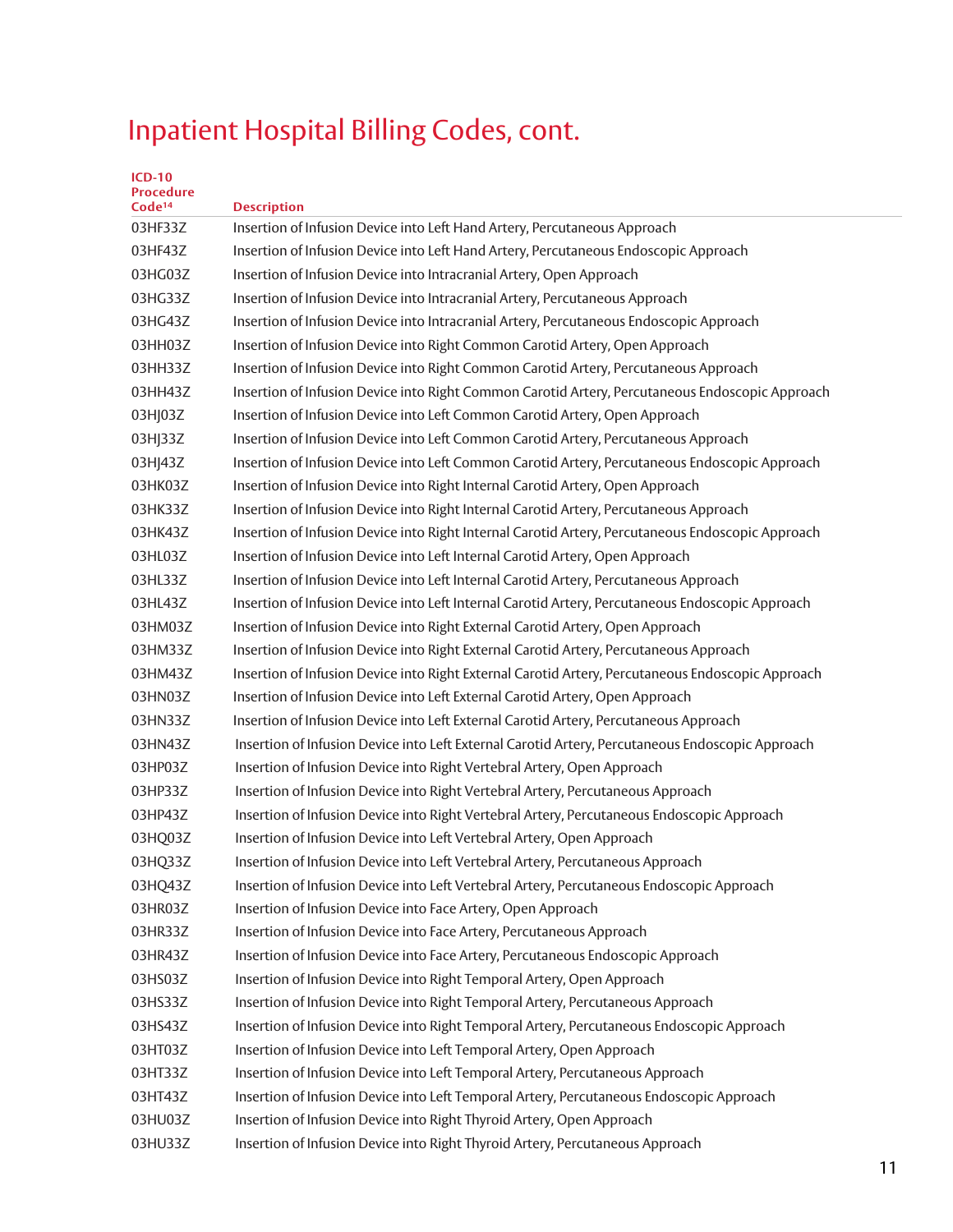| $ICD-10$<br><b>Procedure</b><br>Code <sup>14</sup> | <b>Description</b>                                                                             |
|----------------------------------------------------|------------------------------------------------------------------------------------------------|
| 03HU43Z                                            | Insertion of Infusion Device into Right Thyroid Artery, Percutaneous Endoscopic Approach       |
| 03HV03Z                                            | Insertion of Infusion Device into Left Thyroid Artery, Open Approach                           |
| 03HV33Z                                            | Insertion of Infusion Device into Left Thyroid Artery, Percutaneous Approach                   |
| 03HV43Z                                            | Insertion of Infusion Device into Left Thyroid Artery, Percutaneous Endoscopic Approach        |
| 03HY03Z                                            | Insertion of Infusion Device into Upper Artery, Open Approach                                  |
| 03HY33Z                                            | Insertion of Infusion Device into Upper Artery, Percutaneous Approach                          |
| 03HY43Z                                            | Insertion of Infusion Device into Upper Artery, Percutaneous Endoscopic Approach               |
| 04H003Z                                            | Insertion of Infusion Device into Abdominal Aorta, Open Approach                               |
| 04H033Z                                            | Insertion of Infusion Device into Abdominal Aorta, Percutaneous Approach                       |
| 04H043Z                                            | Insertion of Infusion Device into Abdominal Aorta, Percutaneous Endoscopic Approach            |
| 04H103Z                                            | Insertion of Infusion Device into Celiac Artery, Open Approach                                 |
| 04H133Z                                            | Insertion of Infusion Device into Celiac Artery, Percutaneous Approach                         |
| 04H143Z                                            | Insertion of Infusion Device into Celiac Artery, Percutaneous Endoscopic Approach              |
| 04H203Z                                            | Insertion of Infusion Device into Gastric Artery, Open Approach                                |
| 04H233Z                                            | Insertion of Infusion Device into Gastric Artery, Percutaneous Approach                        |
| 04H243Z                                            | Insertion of Infusion Device into Gastric Artery, Percutaneous Endoscopic Approach             |
| 04H303Z                                            | Insertion of Infusion Device into Hepatic Artery, Open Approach                                |
| 04H333Z                                            | Insertion of Infusion Device into Hepatic Artery, Percutaneous Approach                        |
| 04H343Z                                            | Insertion of Infusion Device into Hepatic Artery, Percutaneous Endoscopic Approach             |
| 04H403Z                                            | Insertion of Infusion Device into Splenic Artery, Open Approach                                |
| 04H433Z                                            | Insertion of Infusion Device into Splenic Artery, Percutaneous Approach                        |
| 04H443Z                                            | Insertion of Infusion Device into Splenic Artery, Percutaneous Endoscopic Approach             |
| 04H503Z                                            | Insertion of Infusion Device into Superior Mesenteric Artery, Open Approach                    |
| 04H533Z                                            | Insertion of Infusion Device into Superior Mesenteric Artery, Percutaneous Approach            |
| 04H543Z                                            | Insertion of Infusion Device into Superior Mesenteric Artery, Percutaneous Endoscopic Approach |
| 04H603Z                                            | Insertion of Infusion Device into Right Colic Artery, Open Approach                            |
| 04H633Z                                            | Insertion of Infusion Device into Right Colic Artery, Percutaneous Approach                    |
| 04H643Z                                            | Insertion of Infusion Device into Right Colic Artery, Percutaneous Endoscopic Approach         |
| 04H703Z                                            | Insertion of Infusion Device into Left Colic Artery, Open Approach                             |
| 04H733Z                                            | Insertion of Infusion Device into Left Colic Artery, Percutaneous Approach                     |
| 04H743Z                                            | Insertion of Infusion Device into Left Colic Artery, Percutaneous Endoscopic Approach          |
| 04H803Z                                            | Insertion of Infusion Device into Middle Colic Artery, Open Approach                           |
| 04H833Z                                            | Insertion of Infusion Device into Middle Colic Artery, Percutaneous Approach                   |
| 04H843Z                                            | Insertion of Infusion Device into Middle Colic Artery, Percutaneous Endoscopic Approach        |
| 04H903Z                                            | Insertion of Infusion Device into Right Renal Artery, Open Approach                            |
| 04H933Z                                            | Insertion of Infusion Device into Right Renal Artery, Percutaneous Approach                    |
| 04H943Z                                            | Insertion of Infusion Device into Right Renal Artery, Percutaneous Endoscopic Approach         |
| 04HA03Z                                            | Insertion of Infusion Device into Left Renal Artery, Open Approach                             |
| 04HA33Z                                            | Insertion of Infusion Device into Left Renal Artery, Percutaneous Approach                     |
| 04HA43Z                                            | Insertion of Infusion Device into Left Renal Artery, Percutaneous Endoscopic Approach          |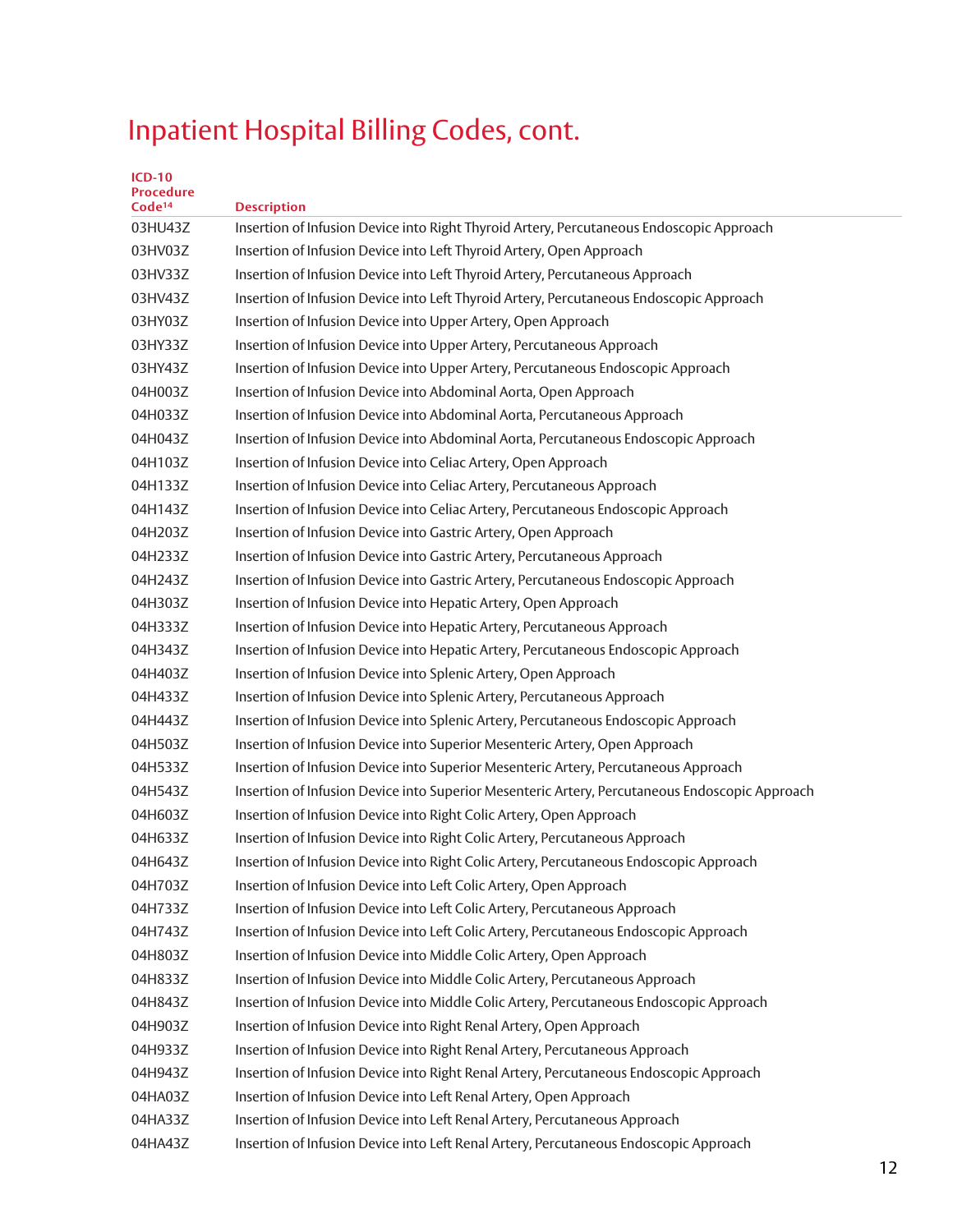| <b>ICD-10</b>                          |                                                                                                  |
|----------------------------------------|--------------------------------------------------------------------------------------------------|
| <b>Procedure</b><br>Code <sup>14</sup> | <b>Description</b>                                                                               |
| 04HB03Z                                | Insertion of Infusion Device into Inferior Mesenteric Artery, Open Approach                      |
| 04HB33Z                                | Insertion of Infusion Device into Inferior Mesenteric Artery, Percutaneous Approach              |
| 04HB43Z                                | Insertion of Infusion Device into Inferior Mesenteric Artery, Percutaneous Endoscopic Approach   |
| 04HC03Z                                | Insertion of Infusion Device into Right Common Iliac Artery, Open Approach                       |
| 04HC33Z                                | Insertion of Infusion Device into Right Common Iliac Artery, Percutaneous Approach               |
| 04HC43Z                                | Insertion of Infusion Device into Right Common Iliac Artery, Percutaneous Endoscopic Approach    |
| 04HD03Z                                | Insertion of Infusion Device into Left Common Iliac Artery, Open Approach                        |
| 04HD33Z                                | Insertion of Infusion Device into Left Common Iliac Artery, Percutaneous Approach                |
| 04HD43Z                                | Insertion of Infusion Device into Left Common Iliac Artery, Percutaneous Endoscopic Approach     |
| 04HE03Z                                | Insertion of Infusion Device into Right Internal Iliac Artery, Open Approach                     |
| 04HE33Z                                | Insertion of Infusion Device into Right Internal Iliac Artery, Percutaneous Approach             |
| 04HE43Z                                | Insertion of Infusion Device into Right Internal Iliac Artery, Percutaneous Endoscopic Approach  |
| 04HF03Z                                | Insertion of Infusion Device into Left Internal Iliac Artery, Open Approach                      |
| 04HF33Z                                | Insertion of Infusion Device into Left Internal Iliac Artery, Percutaneous Approach              |
| 04HF43Z                                | Insertion of Infusion Device into Left Internal Iliac Artery, Percutaneous Endoscopic Approach   |
| 04HH03Z                                | Insertion of Infusion Device into Right External Iliac Artery, Open Approach                     |
| 04HH33Z                                | Insertion of Infusion Device into Right External Iliac Artery, Percutaneous Approach             |
| 04HH43Z                                | Insertion of Infusion Device into Right External Iliac Artery, Percutaneous Endoscopic Approach  |
| 04HJ03Z                                | Insertion of Infusion Device into Left External Iliac Artery, Open Approach                      |
| 04HJ33Z                                | Insertion of Infusion Device into Left External Iliac Artery, Percutaneous Approach              |
| 04HJ43Z                                | Insertion of Infusion Device into Left External Iliac Artery, Percutaneous Endoscopic Approach   |
| 04HK03Z                                | Insertion of Infusion Device into Right Femoral Artery, Open Approach                            |
| 04HK33Z                                | Insertion of Infusion Device into Right Femoral Artery, Percutaneous Approach                    |
| 04HK43Z                                | Insertion of Infusion Device into Right Femoral Artery, Percutaneous Endoscopic Approach         |
| 04HL03Z                                | Insertion of Infusion Device into Left Femoral Artery, Open Approach                             |
| 04HL33Z                                | Insertion of Infusion Device into Left Femoral Artery, Percutaneous Approach                     |
| 04HL43Z                                | Insertion of Infusion Device into Left Femoral Artery, Percutaneous Endoscopic Approach          |
| 04HM03Z                                | Insertion of Infusion Device into Right Popliteal Artery, Open Approach                          |
| 04HM33Z                                | Insertion of Infusion Device into Right Popliteal Artery, Percutaneous Approach                  |
| 04HM43Z                                | Insertion of Infusion Device into Right Popliteal Artery, Percutaneous Endoscopic Approach       |
| 04HN03Z                                | Insertion of Infusion Device into Left Popliteal Artery, Open Approach                           |
| 04HN33Z                                | Insertion of Infusion Device into Left Popliteal Artery, Percutaneous Approach                   |
| 04HN43Z                                | Insertion of Infusion Device into Left Popliteal Artery, Percutaneous Endoscopic Approach        |
| 04HP03Z                                | Insertion of Infusion Device into Right Anterior Tibial Artery, Open Approach                    |
| 04HP33Z                                | Insertion of Infusion Device into Right Anterior Tibial Artery, Percutaneous Approach            |
| 04HP43Z                                | Insertion of Infusion Device into Right Anterior Tibial Artery, Percutaneous Endoscopic Approach |
| 04HQ03Z                                | Insertion of Infusion Device into Left Anterior Tibial Artery, Open Approach                     |
| 04HQ33Z                                | Insertion of Infusion Device into Left Anterior Tibial Artery, Percutaneous Approach             |
| 04HQ43Z                                | Insertion of Infusion Device into Left Anterior Tibial Artery, Percutaneous Endoscopic Approach  |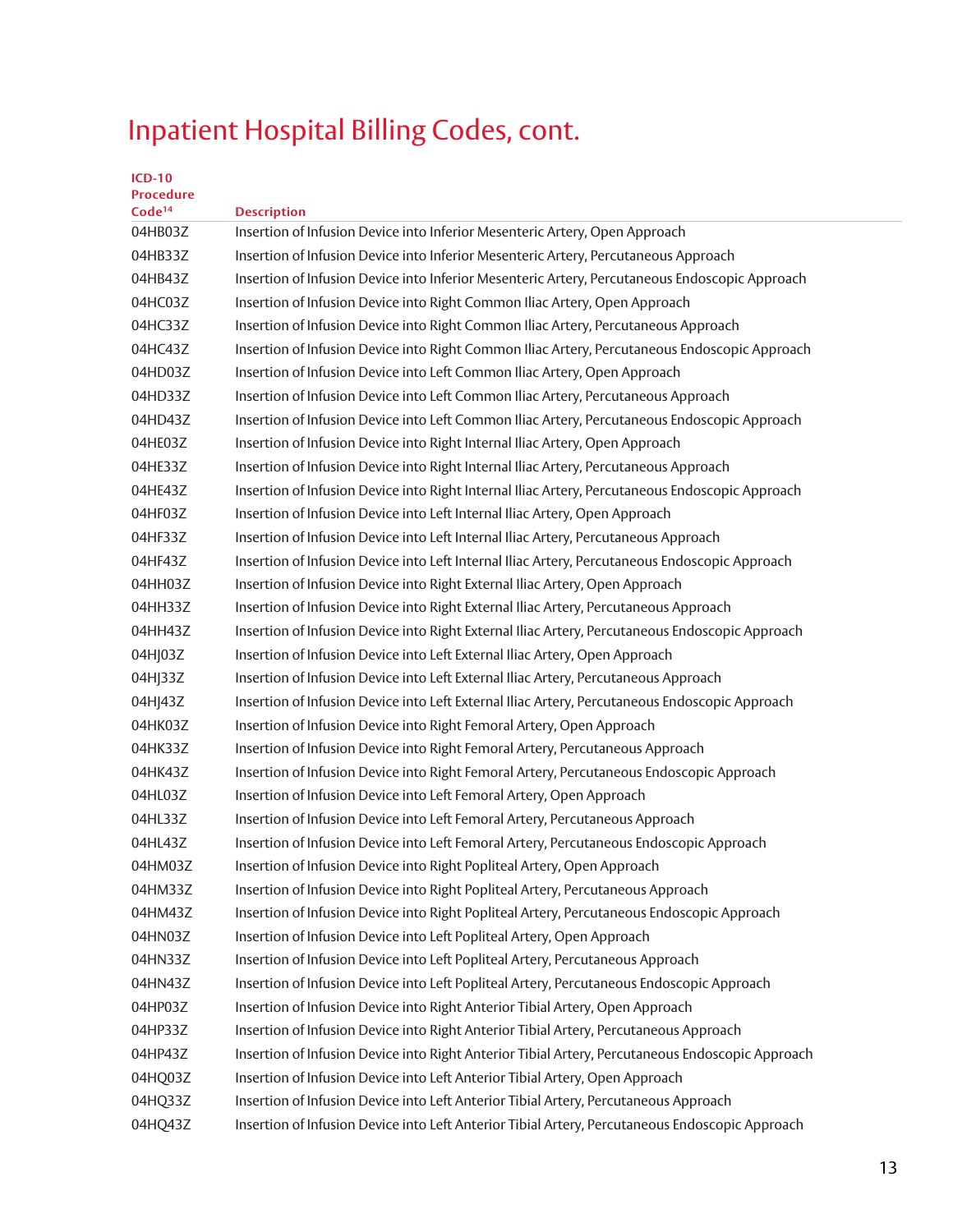| <b>ICD-10</b><br><b>Procedure</b><br>Code <sup>14</sup> | <b>Description</b>                                                                                |
|---------------------------------------------------------|---------------------------------------------------------------------------------------------------|
| 04HR03Z                                                 | Insertion of Infusion Device into Right Posterior Tibial Artery, Open Approach                    |
| 04HR33Z                                                 | Insertion of Infusion Device into Right Posterior Tibial Artery, Percutaneous Approach            |
| 04HR43Z                                                 | Insertion of Infusion Device into Right Posterior Tibial Artery, Percutaneous Endoscopic Approach |
| 04HS03Z                                                 | Insertion of Infusion Device into Left Posterior Tibial Artery, Open Approach                     |
| 04HS33Z                                                 | Insertion of Infusion Device into Left Posterior Tibial Artery, Percutaneous Approach             |
| 04HS43Z                                                 | Insertion of Infusion Device into Left Posterior Tibial Artery, Percutaneous Endoscopic Approach  |
| 04HT03Z                                                 | Insertion of Infusion Device into Right Peroneal Artery, Open Approach                            |
| 04HT33Z                                                 | Insertion of Infusion Device into Right Peroneal Artery, Percutaneous Approach                    |
| 04HT43Z                                                 | Insertion of Infusion Device into Right Peroneal Artery, Percutaneous Endoscopic Approach         |
| 04HU03Z                                                 | Insertion of Infusion Device into Left Peroneal Artery, Open Approach                             |
| 04HU33Z                                                 | Insertion of Infusion Device into Left Peroneal Artery, Percutaneous Approach                     |
| 04HU43Z                                                 | Insertion of Infusion Device into Left Peroneal Artery, Percutaneous Endoscopic Approach          |
| 04HV03Z                                                 | Insertion of Infusion Device into Right Foot Artery, Open Approach                                |
| 04HV33Z                                                 | Insertion of Infusion Device into Right Foot Artery, Percutaneous Approach                        |
| 04HV43Z                                                 | Insertion of Infusion Device into Right Foot Artery, Percutaneous Endoscopic Approach             |
| 04HW03Z                                                 | Insertion of Infusion Device into Left Foot Artery, Open Approach                                 |
| 04HW33Z                                                 | Insertion of Infusion Device into Left Foot Artery, Percutaneous Approach                         |
| 04HW43Z                                                 | Insertion of Infusion Device into Left Foot Artery, Percutaneous Endoscopic Approach              |
| 04HY03Z                                                 | Insertion of Infusion Device into Lower Artery, Open Approach                                     |
| 04HY33Z                                                 | Insertion of Infusion Device into Lower Artery, Percutaneous Approach                             |
| 04HY43Z                                                 | Insertion of Infusion Device into Lower Artery, Percutaneous Endoscopic Approach                  |
| 05H003Z                                                 | Insertion of Infusion Device into Azygos Vein, Open Approach                                      |
| 05H033Z                                                 | Insertion of Infusion Device into Azygos Vein, Percutaneous Approach                              |
| 05H043Z                                                 | Insertion of Infusion Device into Azygos Vein, Percutaneous Endoscopic Approach                   |
| 05H103Z                                                 | Insertion of Infusion Device into Hemiazygos Vein, Open Approach                                  |
| 05H133Z                                                 | Insertion of Infusion Device into Hemiazygos Vein, Percutaneous Approach                          |
| 05H143Z                                                 | Insertion of Infusion Device into Hemiazygos Vein, Percutaneous Endoscopic Approach               |
| 05H303Z                                                 | Insertion of Infusion Device into Right Innominate Vein, Open Approach                            |
| 05H333Z                                                 | Insertion of Infusion Device into Right Innominate Vein, Percutaneous Approach                    |
| 05H343Z                                                 | Insertion of Infusion Device into Right Innominate Vein, Percutaneous Endoscopic Approach         |
| 05H403Z                                                 | Insertion of Infusion Device into Left Innominate Vein, Open Approach                             |
| 05H433Z                                                 | Insertion of Infusion Device into Left Innominate Vein, Percutaneous Approach                     |
| 05H443Z                                                 | Insertion of Infusion Device into Left Innominate Vein, Percutaneous Endoscopic Approach          |
| 05H503Z                                                 | Insertion of Infusion Device into Right Subclavian Vein, Open Approach                            |
| 05H533Z                                                 | Insertion of Infusion Device into Right Subclavian Vein, Percutaneous Approach                    |
| 05H543Z                                                 | Insertion of Infusion Device into Right Subclavian Vein, Percutaneous Endoscopic Approach         |
| 05H603Z                                                 | Insertion of Infusion Device into Left Subclavian Vein, Open Approach                             |
| 05H633Z                                                 | Insertion of Infusion Device into Left Subclavian Vein, Percutaneous Approach                     |
| 05H643Z                                                 | Insertion of Infusion Device into Left Subclavian Vein, Percutaneous Endoscopic Approach          |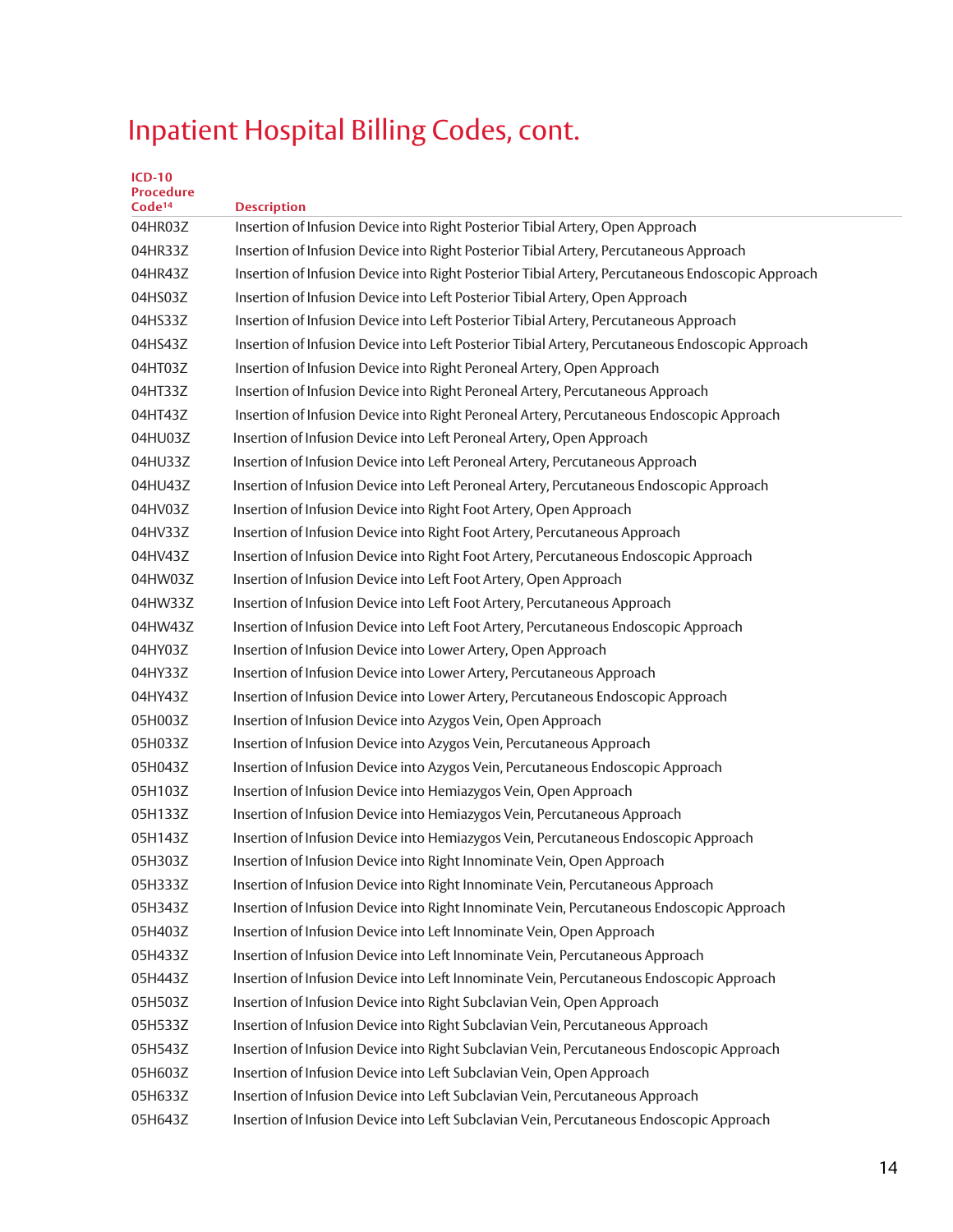| <b>ICD-10</b><br><b>Procedure</b><br>Code <sup>14</sup> | <b>Description</b>                                                                              |
|---------------------------------------------------------|-------------------------------------------------------------------------------------------------|
| 05H703Z                                                 | Insertion of Infusion Device into Right Axillary Vein, Open Approach                            |
| 05H733Z                                                 | Insertion of Infusion Device into Right Axillary Vein, Percutaneous Approach                    |
| 05H743Z                                                 | Insertion of Infusion Device into Right Axillary Vein, Percutaneous Endoscopic Approach         |
| 05H803Z                                                 | Insertion of Infusion Device into Left Axillary Vein, Open Approach                             |
| 05H833Z                                                 | Insertion of Infusion Device into Left Axillary Vein, Percutaneous Approach                     |
| 05H843Z                                                 | Insertion of Infusion Device into Left Axillary Vein, Percutaneous Endoscopic Approach          |
| 05H903Z                                                 | Insertion of Infusion Device into Right Brachial Vein, Open Approach                            |
| 05H933Z                                                 | Insertion of Infusion Device into Right Brachial Vein, Percutaneous Approach                    |
| 05H943Z                                                 | Insertion of Infusion Device into Right Brachial Vein, Percutaneous Endoscopic Approach         |
| 05HA03Z                                                 | Insertion of Infusion Device into Left Brachial Vein, Open Approach                             |
| 05HA33Z                                                 | Insertion of Infusion Device into Left Brachial Vein, Percutaneous Approach                     |
| 05HA43Z                                                 | Insertion of Infusion Device into Left Brachial Vein, Percutaneous Endoscopic Approach          |
| 05HB03Z                                                 | Insertion of Infusion Device into Right Basilic Vein, Open Approach                             |
| 05HB33Z                                                 | Insertion of Infusion Device into Right Basilic Vein, Percutaneous Approach                     |
| 05HB43Z                                                 | Insertion of Infusion Device into Right Basilic Vein, Percutaneous Endoscopic Approach          |
| 05HC03Z                                                 | Insertion of Infusion Device into Left Basilic Vein, Open Approach                              |
| 05HC33Z                                                 | Insertion of Infusion Device into Left Basilic Vein, Percutaneous Approach                      |
| 05HC43Z                                                 | Insertion of Infusion Device into Left Basilic Vein, Percutaneous Endoscopic Approach           |
| 05HD03Z                                                 | Insertion of Infusion Device into Right Cephalic Vein, Open Approach                            |
| 05HD33Z                                                 | Insertion of Infusion Device into Right Cephalic Vein, Percutaneous Approach                    |
| 05HD43Z                                                 | Insertion of Infusion Device into Right Cephalic Vein, Percutaneous Endoscopic Approach         |
| 05HF03Z                                                 | Insertion of Infusion Device into Left Cephalic Vein, Open Approach                             |
| 05HF33Z                                                 | Insertion of Infusion Device into Left Cephalic Vein, Percutaneous Approach                     |
| 05HF43Z                                                 | Insertion of Infusion Device into Left Cephalic Vein, Percutaneous Endoscopic Approach          |
| 05HG03Z                                                 | Insertion of Infusion Device into Right Hand Vein, Open Approach                                |
| 05HG33Z                                                 | Insertion of Infusion Device into Right Hand Vein, Percutaneous Approach                        |
| 05HG43Z                                                 | Insertion of Infusion Device into Right Hand Vein, Percutaneous Endoscopic Approach             |
| 05HH03Z                                                 | Insertion of Infusion Device into Left Hand Vein, Open Approach                                 |
| 05HH33Z                                                 | Insertion of Infusion Device into Left Hand Vein, Percutaneous Approach                         |
| 05HH43Z                                                 | Insertion of Infusion Device into Left Hand Vein, Percutaneous Endoscopic Approach              |
| 05HL03Z                                                 | Insertion of Infusion Device into Intracranial Vein, Open Approach                              |
| 05HL33Z                                                 | Insertion of Infusion Device into Intracranial Vein, Percutaneous Approach                      |
| 05HL43Z                                                 | Insertion of Infusion Device into Intracranial Vein, Percutaneous Endoscopic Approach           |
| 05HM03Z                                                 | Insertion of Infusion Device into Right Internal Jugular Vein, Open Approach                    |
| 05HM33Z                                                 | Insertion of Infusion Device into Right Internal Jugular Vein, Percutaneous Approach            |
| 05HM43Z                                                 | Insertion of Infusion Device into Right Internal Jugular Vein, Percutaneous Endoscopic Approach |
| 05HN03Z                                                 | Insertion of Infusion Device into Left Internal Jugular Vein, Open Approach                     |
| 05HN33Z                                                 | Insertion of Infusion Device into Left Internal Jugular Vein, Percutaneous Approach             |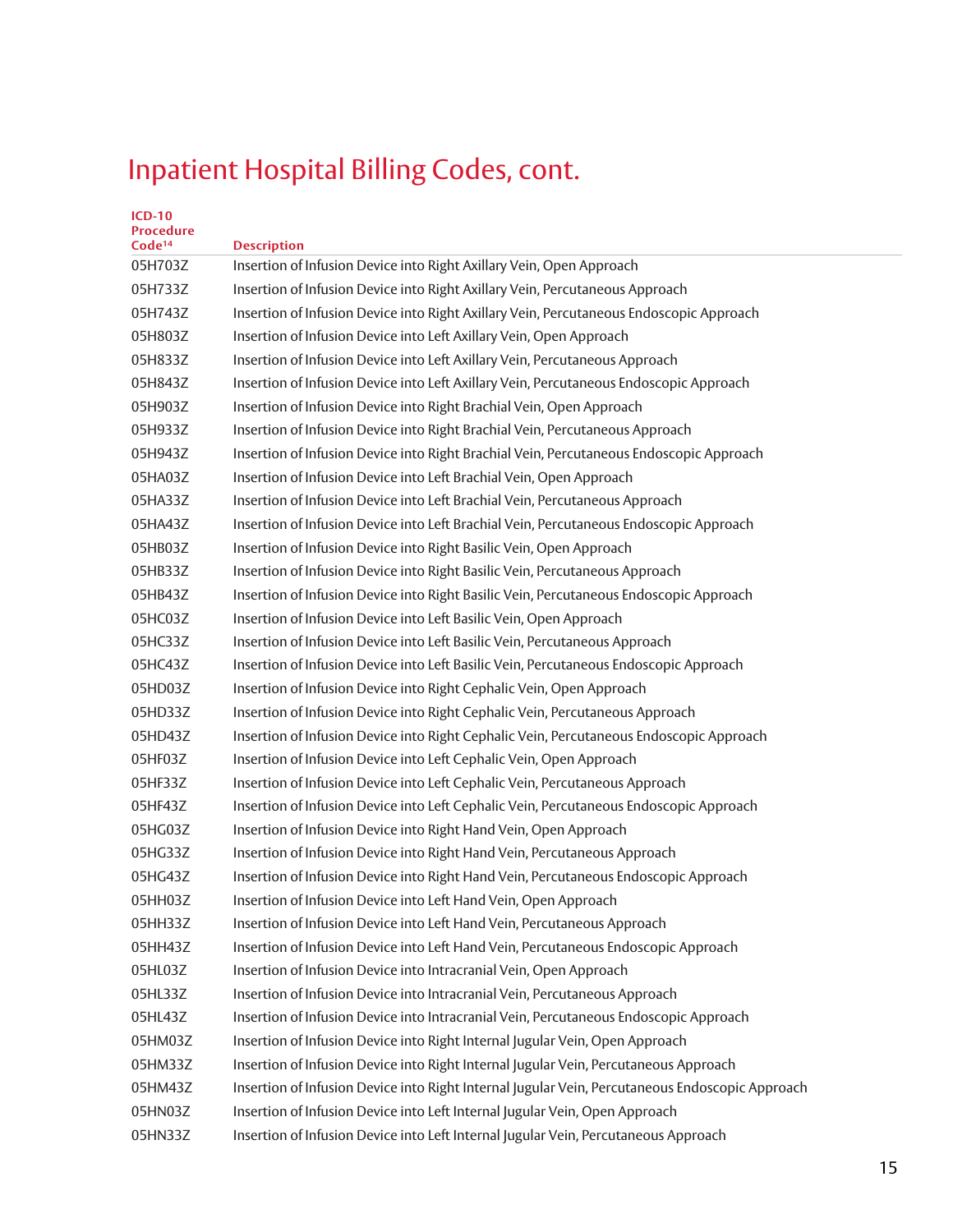| <b>ICD-10</b><br><b>Procedure</b><br>Code <sup>14</sup> | <b>Description</b>                                                                              |
|---------------------------------------------------------|-------------------------------------------------------------------------------------------------|
| 05HN43Z                                                 | Insertion of Infusion Device into Left Internal Jugular Vein, Percutaneous Endoscopic Approach  |
| 05HP03Z                                                 | Insertion of Infusion Device into Right External Jugular Vein, Open Approach                    |
| 05HP33Z                                                 | Insertion of Infusion Device into Right External Jugular Vein, Percutaneous Approach            |
| 05HP43Z                                                 | Insertion of Infusion Device into Right External Jugular Vein, Percutaneous Endoscopic Approach |
| 05HQ03Z                                                 | Insertion of Infusion Device into Left External Jugular Vein, Open Approach                     |
| 05HQ33Z                                                 | Insertion of Infusion Device into Left External Jugular Vein, Percutaneous Approach             |
| 05HQ43Z                                                 | Insertion of Infusion Device into Left External Jugular Vein, Percutaneous Endoscopic Approach  |
| 05HR03Z                                                 | Insertion of Infusion Device into Right Vertebral Vein, Open Approach                           |
| 05HR33Z                                                 | Insertion of Infusion Device into Right Vertebral Vein, Percutaneous Approach                   |
| 05HR43Z                                                 | Insertion of Infusion Device into Right Vertebral Vein, Percutaneous Endoscopic Approach        |
| 05HS03Z                                                 | Insertion of Infusion Device into Left Vertebral Vein, Open Approach                            |
| 05HS33Z                                                 | Insertion of Infusion Device into Left Vertebral Vein, Percutaneous Approach                    |
| 05HS43Z                                                 | Insertion of Infusion Device into Left Vertebral Vein, Percutaneous Endoscopic Approach         |
| 05HT03Z                                                 | Insertion of Infusion Device into Right Face Vein, Open Approach                                |
| 05HT33Z                                                 | Insertion of Infusion Device into Right Face Vein, Percutaneous Approach                        |
| 05HT43Z                                                 | Insertion of Infusion Device into Right Face Vein, Percutaneous Endoscopic Approach             |
| 05HV03Z                                                 | Insertion of Infusion Device into Left Face Vein, Open Approach                                 |
| 05HV33Z                                                 | Insertion of Infusion Device into Left Face Vein, Percutaneous Approach                         |
| 05HV43Z                                                 | Insertion of Infusion Device into Left Face Vein, Percutaneous Endoscopic Approach              |
| 05HY03Z                                                 | Insertion of Infusion Device into Upper Vein, Open Approach                                     |
| 05HY33Z                                                 | Insertion of Infusion Device into Upper Vein, Percutaneous Approach                             |
| 05HY43Z                                                 | Insertion of Infusion Device into Upper Vein, Percutaneous Endoscopic Approach                  |
| 06H003Z                                                 | Insertion of Infusion Device into Inferior Vena Cava, Open Approach                             |
| 06H033Z                                                 | Insertion of Infusion Device into Inferior Vena Cava, Percutaneous Approach                     |
| 06H043Z                                                 | Insertion of Infusion Device into Inferior Vena Cava, Percutaneous Endoscopic Approach          |
| 06H103Z                                                 | Insertion of Infusion Device into Splenic Vein, Open Approach                                   |
| 06H133Z                                                 | Insertion of Infusion Device into Splenic Vein, Percutaneous Approach                           |
| 06H143Z                                                 | Insertion of Infusion Device into Splenic Vein, Percutaneous Endoscopic Approach                |
| 06H203Z                                                 | Insertion of Infusion Device into Gastric Vein, Open Approach                                   |
| 06H233Z                                                 | Insertion of Infusion Device into Gastric Vein, Percutaneous Approach                           |
| 06H243Z                                                 | Insertion of Infusion Device into Gastric Vein, Percutaneous Endoscopic Approach                |
| 06H303Z                                                 | Insertion of Infusion Device into Esophageal Vein, Open Approach                                |
| 06H333Z                                                 | Insertion of Infusion Device into Esophageal Vein, Percutaneous Approach                        |
| 06H343Z                                                 | Insertion of Infusion Device into Esophageal Vein, Percutaneous Endoscopic Approach             |
| 06H403Z                                                 | Insertion of Infusion Device into Hepatic Vein, Open Approach                                   |
| 06H433Z                                                 | Insertion of Infusion Device into Hepatic Vein, Percutaneous Approach                           |
| 06H443Z                                                 | Insertion of Infusion Device into Hepatic Vein, Percutaneous Endoscopic Approach                |
| 06H503Z                                                 | Insertion of Infusion Device into Superior Mesenteric Vein, Open Approach                       |
| 06H533Z                                                 | Insertion of Infusion Device into Superior Mesenteric Vein, Percutaneous Approach               |
| 06H543Z                                                 | Insertion of Infusion Device into Superior Mesenteric Vein, Percutaneous Endoscopic Approach    |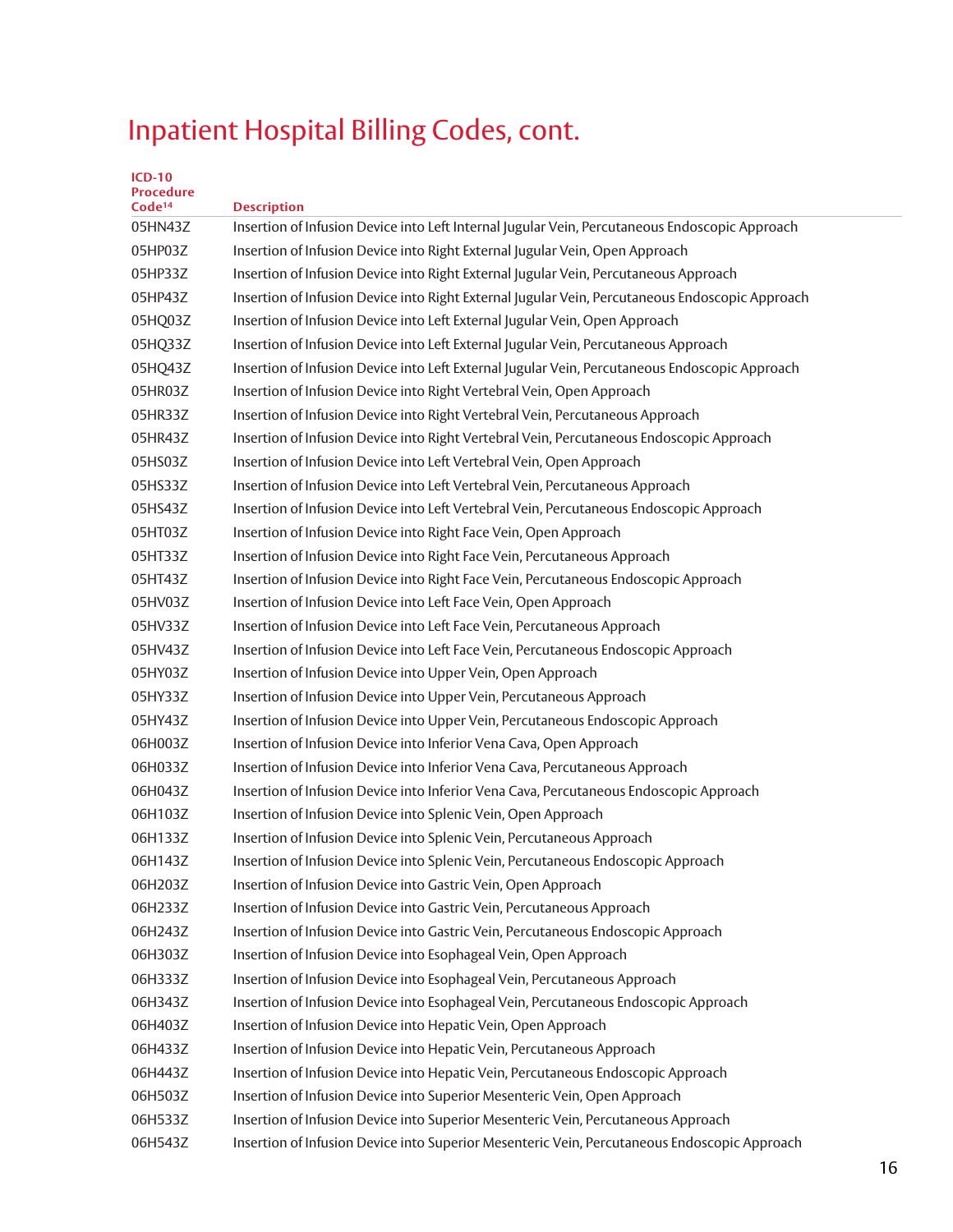| <b>ICD-10</b><br><b>Procedure</b><br>Code <sup>14</sup> | <b>Description</b>                                                                            |
|---------------------------------------------------------|-----------------------------------------------------------------------------------------------|
| 06H603Z                                                 | Insertion of Infusion Device into Inferior Mesenteric Vein, Open Approach                     |
| 06H633Z                                                 | Insertion of Infusion Device into Inferior Mesenteric Vein, Percutaneous Approach             |
| 06H643Z                                                 | Insertion of Infusion Device into Inferior Mesenteric Vein, Percutaneous Endoscopic Approach  |
| 06H703Z                                                 | Insertion of Infusion Device into Colic Vein, Open Approach                                   |
| 06H733Z                                                 | Insertion of Infusion Device into Colic Vein, Percutaneous Approach                           |
| 06H743Z                                                 | Insertion of Infusion Device into Colic Vein, Percutaneous Endoscopic Approach                |
| 06H803Z                                                 | Insertion of Infusion Device into Portal Vein, Open Approach                                  |
| 06H833Z                                                 | Insertion of Infusion Device into Portal Vein, Percutaneous Approach                          |
| 06H843Z                                                 | Insertion of Infusion Device into Portal Vein, Percutaneous Endoscopic Approach               |
| 06H903Z                                                 | Insertion of Infusion Device into Right Renal Vein, Open Approach                             |
| 06H933Z                                                 | Insertion of Infusion Device into Right Renal Vein, Percutaneous Approach                     |
| 06H943Z                                                 | Insertion of Infusion Device into Right Renal Vein, Percutaneous Endoscopic Approach          |
| 06HB03Z                                                 | Insertion of Infusion Device into Left Renal Vein, Open Approach                              |
| 06HB33Z                                                 | Insertion of Infusion Device into Left Renal Vein, Percutaneous Approach                      |
| 06HB43Z                                                 | Insertion of Infusion Device into Left Renal Vein, Percutaneous Endoscopic Approach           |
| 06HC03Z                                                 | Insertion of Infusion Device into Right Common Iliac Vein, Open Approach                      |
| 06HC33Z                                                 | Insertion of Infusion Device into Right Common Iliac Vein, Percutaneous Approach              |
| 06HC43Z                                                 | Insertion of Infusion Device into Right Common Iliac Vein, Percutaneous Endoscopic Approach   |
| 06HD03Z                                                 | Insertion of Infusion Device into Left Common Iliac Vein, Open Approach                       |
| 06HD33Z                                                 | Insertion of Infusion Device into Left Common Iliac Vein, Percutaneous Approach               |
| 06HD43Z                                                 | Insertion of Infusion Device into Left Common Iliac Vein, Percutaneous Endoscopic Approach    |
| 06HF03Z                                                 | Insertion of Infusion Device into Right External Iliac Vein, Open Approach                    |
| 06HF33Z                                                 | Insertion of Infusion Device into Right External Iliac Vein, Percutaneous Approach            |
| 06HF43Z                                                 | Insertion of Infusion Device into Right External Iliac Vein, Percutaneous Endoscopic Approach |
| 06HG03Z                                                 | Insertion of Infusion Device into Left External Iliac Vein, Open Approach                     |
| 06HG33Z                                                 | Insertion of Infusion Device into Left External Iliac Vein, Percutaneous Approach             |
| 06HG43Z                                                 | Insertion of Infusion Device into Left External Iliac Vein, Percutaneous Endoscopic Approach  |
| 06HH03Z                                                 | Insertion of Infusion Device into Right Hypogastric Vein, Open Approach                       |
| 06HH33Z                                                 | Insertion of Infusion Device into Right Hypogastric Vein, Percutaneous Approach               |
| 06HH43Z                                                 | Insertion of Infusion Device into Right Hypogastric Vein, Percutaneous Endoscopic Approach    |
| 06HJ03Z                                                 | Insertion of Infusion Device into Left Hypogastric Vein, Open Approach                        |
| 06HJ33Z                                                 | Insertion of Infusion Device into Left Hypogastric Vein, Percutaneous Approach                |
| 06HJ43Z                                                 | Insertion of Infusion Device into Left Hypogastric Vein, Percutaneous Endoscopic Approach     |
| 06HM03Z                                                 | Insertion of Infusion Device into Right Femoral Vein, Open Approach                           |
| 06HM33Z                                                 | Insertion of Infusion Device into Right Femoral Vein, Percutaneous Approach                   |
| 06HM43Z                                                 | Insertion of Infusion Device into Right Femoral Vein, Percutaneous Endoscopic Approach        |
| 06HN03Z                                                 | Insertion of Infusion Device into Left Femoral Vein, Open Approach                            |
| 06HN33Z                                                 | Insertion of Infusion Device into Left Femoral Vein, Percutaneous Approach                    |
| 06HN43Z                                                 | Insertion of Infusion Device into Left Femoral Vein, Percutaneous Endoscopic Approach         |
| 06HP03Z                                                 | Insertion of Infusion Device into Right Saphenous Vein, Open Approach                         |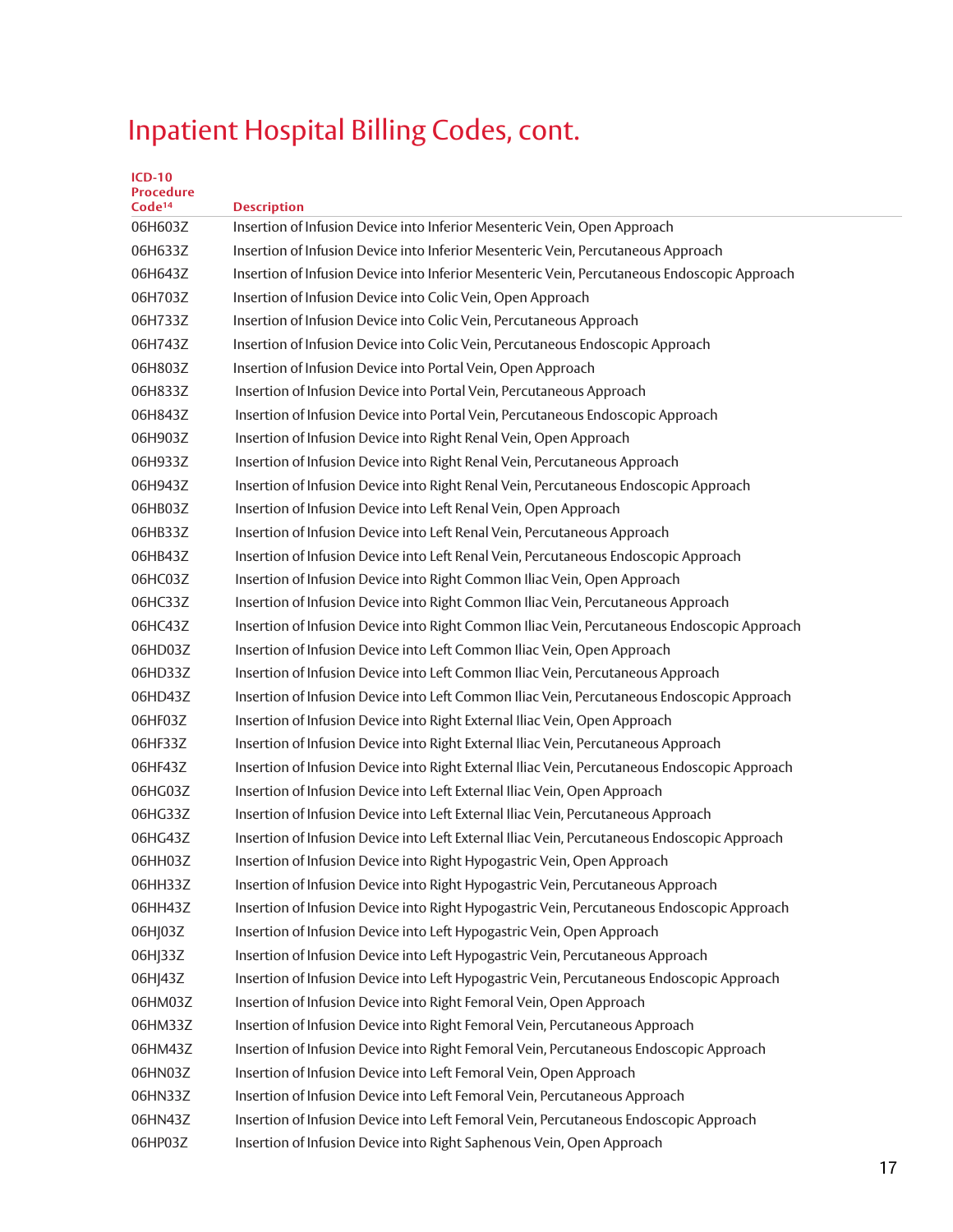| <b>ICD-10</b><br><b>Procedure</b><br>Code <sup>14</sup> | <b>Description</b>                                                                                                         |
|---------------------------------------------------------|----------------------------------------------------------------------------------------------------------------------------|
| 06HP33Z                                                 | Insertion of Infusion Device into Right Saphenous Vein, Percutaneous Approach                                              |
| 06HP43Z                                                 | Insertion of Infusion Device into Right Saphenous Vein, Percutaneous Endoscopic Approach                                   |
| 06HQ03Z                                                 | Insertion of Infusion Device into Left Saphenous Vein, Open Approach                                                       |
| 06HQ33Z                                                 | Insertion of Infusion Device into Left Saphenous Vein, Percutaneous Approach                                               |
| 06HQ43Z                                                 | Insertion of Infusion Device into Left Saphenous Vein, Percutaneous Endoscopic Approach                                    |
| 06HT03Z                                                 | Insertion of Infusion Device into Right Foot Vein, Open Approach                                                           |
| 06HT33Z                                                 | Insertion of Infusion Device into Right Foot Vein, Percutaneous Approach                                                   |
| 06HT43Z                                                 | Insertion of Infusion Device into Right Foot Vein, Percutaneous Endoscopic Approach                                        |
| 06HV03Z                                                 | Insertion of Infusion Device into Left Foot Vein, Open Approach                                                            |
| 06HV33Z                                                 | Insertion of Infusion Device into Left Foot Vein, Percutaneous Approach                                                    |
| 06HV43Z                                                 | Insertion of Infusion Device into Left Foot Vein, Percutaneous Endoscopic Approach                                         |
| 06HY03Z                                                 | Insertion of Infusion Device into Lower Vein, Open Approach                                                                |
| 06HY33Z                                                 | Insertion of Infusion Device into Lower Vein, Percutaneous Approach                                                        |
| 06HY43Z                                                 | Insertion of Infusion Device into Lower Vein, Percutaneous Endoscopic Approach                                             |
| 0JH60XZ                                                 | Insertion of Tunneled Vascular Access Device into Chest Subcutaneous Tissue and Fascia, Open Approach                      |
| 0JH63XZ                                                 | Insertion of Tunneled Vascular Access Device into Chest Subcutaneous Tissue and Fascia,<br>Percutaneous Approach           |
| 0JH80XZ                                                 | Insertion of Tunneled Vascular Access Device into Abdomen Subcutaneous Tissue and Fascia,<br>Open Approach                 |
| 0JH83XZ                                                 | Insertion of Tunneled Vascular Access Device into Abdomen Subcutaneous Tissue and Fascia,<br>Percutaneous Approach         |
| 0JHD0XZ                                                 | Insertion of Tunneled Vascular Access Device into Right Upper Arm Subcutaneous Tissue and Fascia,<br>Open Approach         |
| 0JHD3XZ                                                 | Insertion of Tunneled Vascular Access Device into Right Upper Arm Subcutaneous Tissue and Fascia,<br>Percutaneous Approach |
| 0JHF0XZ                                                 | Insertion of Tunneled Vascular Access Device into Left Upper Arm Subcutaneous Tissue and Fascia,<br>Open Approach          |
| 0JHF3XZ                                                 | Insertion of Tunneled Vascular Access Device into Left Upper Arm Subcutaneous Tissue and Fascia,<br>Percutaneous Approach  |
| 0 HG0XZ                                                 | Insertion of Tunneled Vascular Access Device into Right Lower Arm Subcutaneous Tissue and Fascia,<br>Open Approach         |
| 0JHG3XZ                                                 | Insertion of Tunneled Vascular Access Device into Right Lower Arm Subcutaneous Tissue and Fascia,<br>Percutaneous Approach |
| 0JHH0XZ                                                 | Insertion of Tunneled Vascular Access Device into Left Lower Arm Subcutaneous Tissue and Fascia,<br>Open Approach          |
| 0JHH3XZ                                                 | Insertion of Tunneled Vascular Access Device into Left Lower Arm Subcutaneous Tissue and Fascia,<br>Percutaneous Approach  |
| 0JHL0XZ                                                 | Insertion of Tunneled Vascular Access Device into Right Upper Leg Subcutaneous Tissue and Fascia,<br>Open Approach         |
| 0JHL3XZ                                                 | Insertion of Tunneled Vascular Access Device into Right Upper Leg Subcutaneous Tissue and Fascia,<br>Percutaneous Approach |
| 0JHN0XZ                                                 | Insertion of Tunneled Vascular Access Device into Right Lower Leg Subcutaneous Tissue and Fascia,<br>Open Approach         |
| 0JHN3XZ                                                 | Insertion of Tunneled Vascular Access Device into Right Lower Leg Subcutaneous Tissue and Fascia,<br>Percutaneous Approach |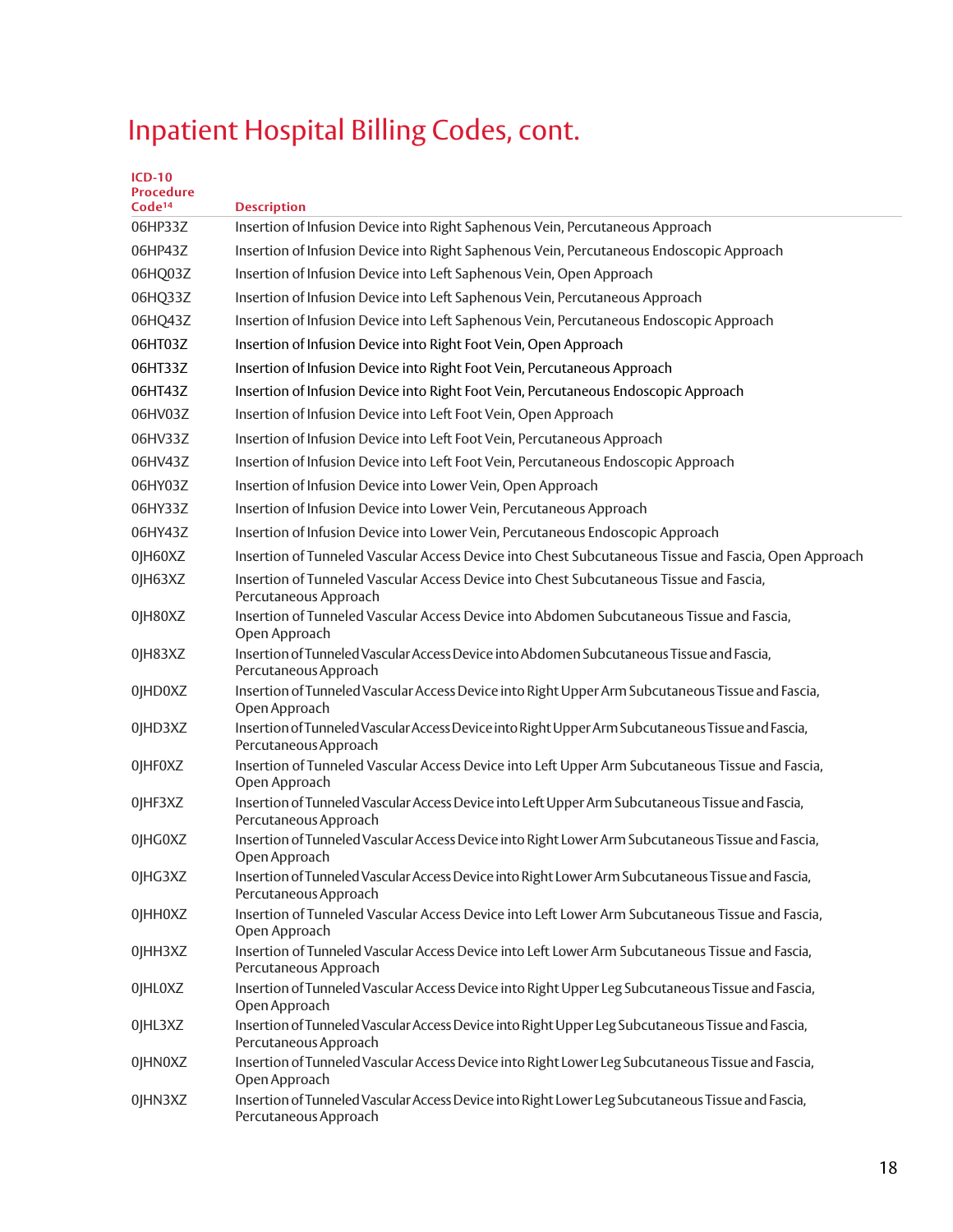| <b>ICD-10</b><br><b>Procedure</b><br>Code <sup>14</sup> | <b>Description</b>                                                                                                        |
|---------------------------------------------------------|---------------------------------------------------------------------------------------------------------------------------|
| 0JHP0XZ                                                 | Insertion of Tunneled Vascular Access Device into Left Lower Leg Subcutaneous Tissue and Fascia,<br>Open Approach         |
| 0JHP3XZ                                                 | Insertion of Tunneled Vascular Access Device into Left Lower Leg Subcutaneous Tissue and Fascia,<br>Percutaneous Approach |
| 03PY0JZ                                                 | Removal of Synthetic Substitute from Upper Artery, Open Approach                                                          |
| 03PY3 Z                                                 | Removal of Synthetic Substitute from Upper Artery, Percutaneous Approach                                                  |
| 03PY4JZ                                                 | Removal of Synthetic Substitute from Upper Artery, Percutaneous Endoscopic Approach                                       |
| 03QY0ZZ                                                 | Repair Upper Artery, Open Approach                                                                                        |
| 03QY3ZZ                                                 | Repair Upper Artery, Percutaneous Approach                                                                                |
| 03QY4ZZ                                                 | Repair Upper Artery, Percutaneous Endoscopic Approach                                                                     |
| 04QY0ZZ                                                 | Repair Lower Artery, Open Approach                                                                                        |
| 04QY3ZZ                                                 | Repair Lower Artery, Percutaneous Approach                                                                                |
| 04QY4ZZ                                                 | Repair Lower Artery, Percutaneous Endoscopic Approach                                                                     |
| 05QY0ZZ                                                 | Repair Upper Vein, Open Approach                                                                                          |
| 05QY3ZZ                                                 | Repair Upper Vein, Percutaneous Approach                                                                                  |
| 05QY4ZZ                                                 | Repair Upper Vein, Percutaneous Endoscopic Approach                                                                       |
| 06QY0ZZ                                                 | Repair Lower Vein, Open Approach                                                                                          |
| 06QY3ZZ                                                 | Repair Lower Vein, Percutaneous Approach                                                                                  |
| 06QY4ZZ                                                 | Repair Lower Vein, Percutaneous Endoscopic Approach                                                                       |
| 03RH07Z                                                 | Replacement of Right Common Carotid Artery with Autologous Tissue Substitute, Open Approach                               |
| 03RH0JZ                                                 | Replacement of Right Common Carotid Artery with Synthetic Substitute, Open Approach                                       |
| 03RH0KZ                                                 | Replacement of Right Common Carotid Artery with Nonautologous Tissue Substitute, Open Approach                            |
| 03RH47Z                                                 | Replacement of Right Common Carotid Artery with Autologous Tissue Substitute,<br>Percutaneous Endoscopic Approach         |
| 03RH4JZ                                                 | Replacement of Right Common Carotid Artery with Synthetic Substitute, Percutaneous Endoscopic Approach                    |
| 03RH4KZ                                                 | Replacement of Right Common Carotid Artery with Nonautologous Tissue Substitute,<br>Percutaneous Endoscopic Approach      |
| 03RJ07Z                                                 | Replacement of Left Common Carotid Artery with Autologous Tissue Substitute, Open Approach                                |
| 03RJ0JZ                                                 | Replacement of Left Common Carotid Artery with Synthetic Substitute, Open Approach                                        |
| 03RJ0KZ                                                 | Replacement of Left Common Carotid Artery with Nonautologous Tissue Substitute, Open Approach                             |
| 03RJ4KZ                                                 | Replacement of Left Common Carotid Artery with Nonautologous Tissue Substitute,<br>Percutaneous Endoscopic Approach       |
| 03RK07Z                                                 | Replacement of Right Internal Carotid Artery with Autologous Tissue Substitute, Open Approach                             |
| 03RK0JZ                                                 | Replacement of Right Internal Carotid Artery with Synthetic Substitute, Open Approach                                     |
| 03RK47Z                                                 | Replacement of Right Internal Carotid Artery with Autologous Tissue Substitute,<br>Percutaneous Endoscopic Approach       |
| 03RK4JZ                                                 | Replacement of Right Internal Carotid Artery with Synthetic Substitute, Percutaneous Endoscopic Approach                  |
| 03RK4KZ                                                 | Replacement of Right Internal Carotid Artery with Nonautologous Tissue Substitute,<br>Percutaneous Endoscopic Approach    |
| 03RL07Z                                                 | Replacement of Left Internal Carotid Artery with Autologous Tissue Substitute, Open Approach                              |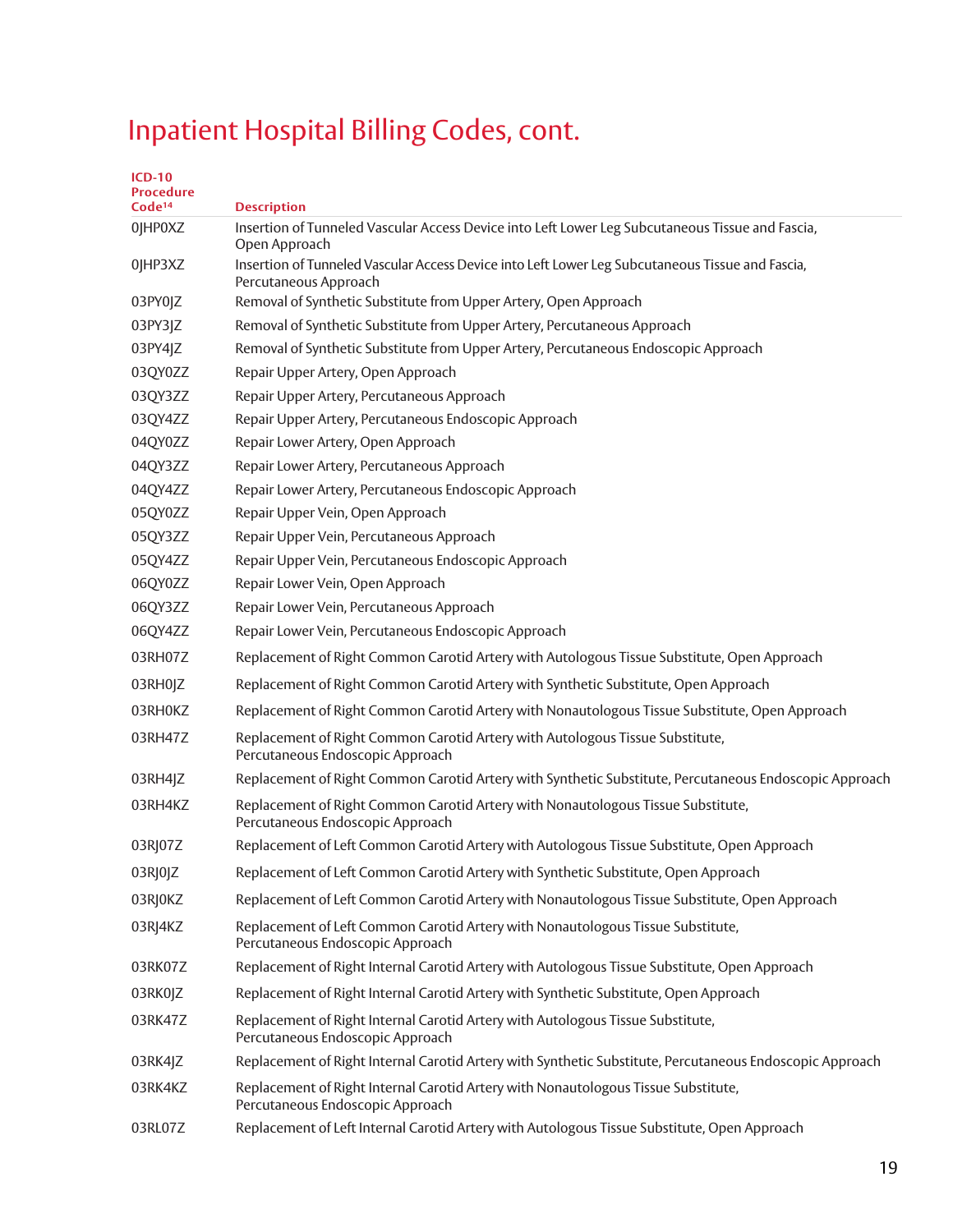| $ICD-10$<br><b>Procedure</b><br>Code <sup>14</sup> | <b>Description</b>                                                                                                     |
|----------------------------------------------------|------------------------------------------------------------------------------------------------------------------------|
| 03RL0JZ                                            | Replacement of Left Internal Carotid Artery with Synthetic Substitute, Open Approach                                   |
| 03RL0KZ                                            | Replacement of Left Internal Carotid Artery with Nonautologous Tissue Substitute, Open Approach                        |
| 03RL47Z                                            | Replacement of Left Internal Carotid Artery with Autologous Tissue Substitute,<br>Percutaneous Endoscopic Approach     |
| 03RL4JZ                                            | Replacement of Left Internal Carotid Artery with Synthetic Substitute, Percutaneous Endoscopic Approach                |
| 03RL4KZ                                            | Replacement of Left Internal Carotid Artery with Nonautologous Tissue Substitute,<br>Percutaneous Endoscopic Approach  |
| 03RM07Z                                            | Replacement of Right External Carotid Artery with Autologous Tissue Substitute, Open Approach                          |
| 03RM0JZ                                            | Replacement of Right External Carotid Artery with Synthetic Substitute, Open Approach                                  |
| 03RM0KZ                                            | Replacement of Right External Carotid Artery with Nonautologous Tissue Substitute, Open Approach                       |
| 03RM47Z                                            | Replacement of Right External Carotid Artery with Autologous Tissue Substitute,<br>Percutaneous Endoscopic Approach    |
| 03RM4JZ                                            | Replacement of Right External Carotid Artery with Synthetic Substitute, Percutaneous Endoscopic Approach               |
| 03RM4KZ                                            | Replacement of Right External Carotid Artery with Nonautologous Tissue Substitute,<br>Percutaneous Endoscopic Approach |
| 03RN07Z                                            | Replacement of Left External Carotid Artery with Autologous Tissue Substitute, Open Approach                           |
| 05QY0ZZ                                            | Repair Upper Vein, Open Approach                                                                                       |
| 05QY3ZZ                                            | Repair Upper Vein, Percutaneous Approach                                                                               |
| 05QY4ZZ                                            | Repair Upper Vein, Percutaneous Endoscopic Approach                                                                    |
| 06QY0ZZ                                            | Repair Lower Vein, Open Approach                                                                                       |
| 06QY3ZZ                                            | Repair Lower Vein, Percutaneous Approach                                                                               |
| 06QY4ZZ                                            | Repair Lower Vein, Percutaneous Endoscopic Approach                                                                    |
| 03RH07Z                                            | Replacement of Right Common Carotid Artery with Autologous Tissue Substitute, Open Approach                            |
| 03RH0JZ                                            | Replacement of Right Common Carotid Artery with Synthetic Substitute, Open Approach                                    |
| 03RH47Z                                            | Replacement of Right Common Carotid Artery with Autologous Tissue Substitute,<br>Percutaneous Endoscopic Approach      |
| 03RH4KZ                                            | Replacement of Right Common Carotid Artery with Nonautologous Tissue Substitute,<br>Percutaneous Endoscopic Approach   |
| 03RJ07Z                                            | Replacement of Left Common Carotid Artery with Autologous Tissue Substitute, Open Approach                             |
| 03RJ0JZ                                            | Replacement of Left Common Carotid Artery with Synthetic Substitute, Open Approach                                     |
| 03RJ0KZ                                            | Replacement of Left Common Carotid Artery with Nonautologous Tissue Substitute, Open Approach                          |
| 03RJ47Z                                            | Replacement of Left Common Carotid Artery with Autologous Tissue Substitute,<br>Percutaneous Endoscopic Approach       |
| 03RJ4KZ                                            | Replacement of Left Common Carotid Artery with Nonautologous Tissue Substitute,<br>Percutaneous Endoscopic Approach    |
| 03RK07Z                                            | Replacement of Right Internal Carotid Artery with Autologous Tissue Substitute, Open Approach                          |
| 03RK0JZ                                            | Replacement of Right Internal Carotid Artery with Synthetic Substitute, Open Approach                                  |
| 03RK0KZ                                            | Replacement of Right Internal Carotid Artery with Nonautologous Tissue Substitute, Open Approach                       |
| 03RK47Z                                            | Replacement of Right Internal Carotid Artery with Autologous Tissue Substitute,<br>Percutaneous Endoscopic Approach    |
| 03RK4JZ                                            | Replacement of Right Internal Carotid Artery with Synthetic Substitute, Percutaneous Endoscopic Approach               |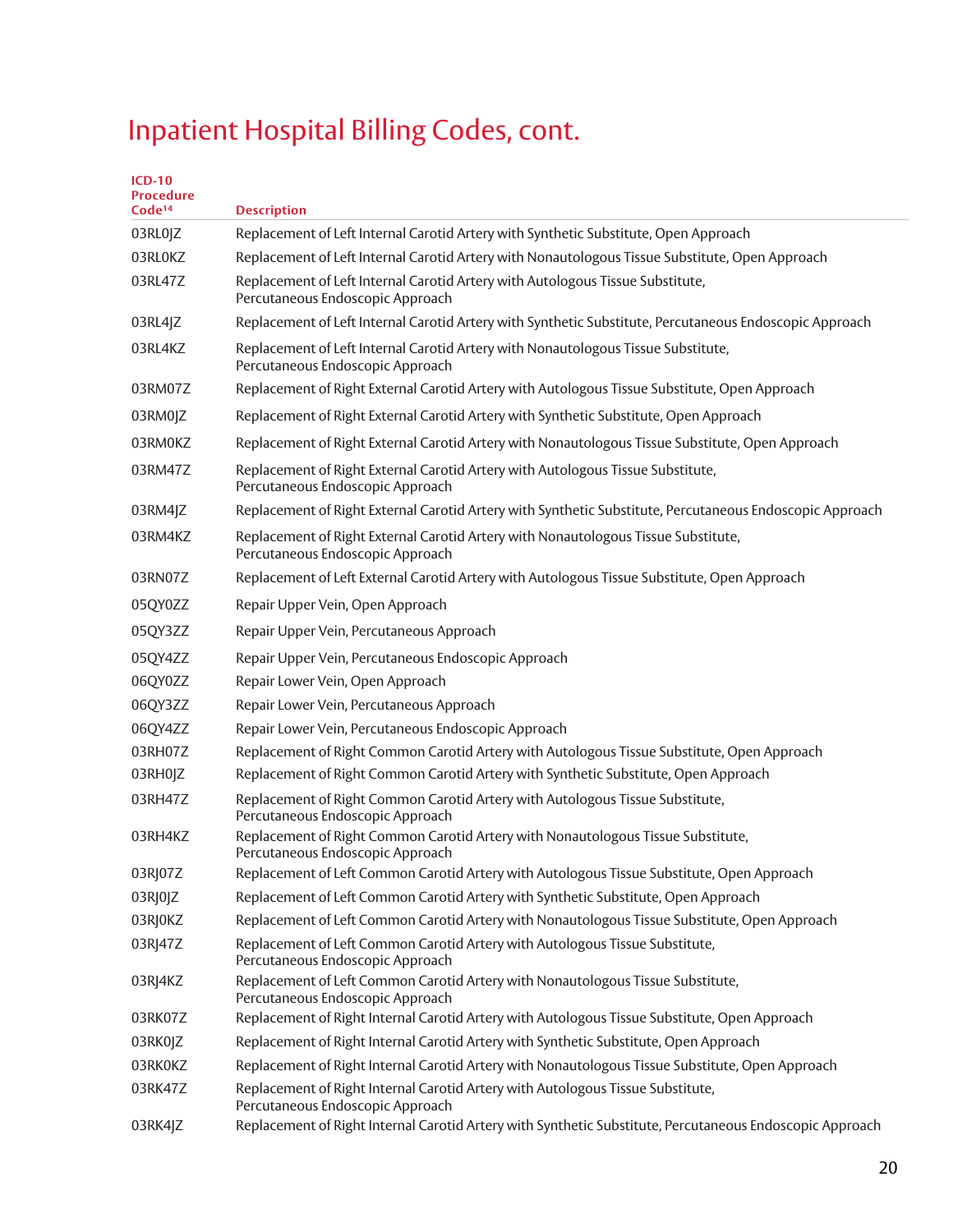| <b>ICD-10</b><br>Procedure<br>Code <sup>14</sup> | <b>Description</b>                                                                                                     |
|--------------------------------------------------|------------------------------------------------------------------------------------------------------------------------|
| 03RK4KZ                                          | Replacement of Right Internal Carotid Artery with Nonautologous Tissue Substitute,<br>Percutaneous Endoscopic Approach |
| 03RL07Z                                          | Replacement of Left Internal Carotid Artery with Autologous Tissue Substitute, Open Approach                           |
| 03RL0JZ                                          | Replacement of Left Internal Carotid Artery with Synthetic Substitute, Open Approach                                   |
| 03RL0KZ                                          | Replacement of Left Internal Carotid Artery with Nonautologous Tissue Substitute, Open Approach                        |
| 03RL47Z                                          | Replacement of Left Internal Carotid Artery with Autologous Tissue Substitute,<br>Percutaneous Endoscopic Approach     |
| 03RL4JZ                                          | Replacement of Left Internal Carotid Artery with Synthetic Substitute, Percutaneous Endoscopic Approach                |
| 03RL4KZ                                          | Replacement of Left Internal Carotid Artery with Nonautologous Tissue Substitute,<br>Percutaneous Endoscopic Approach  |
| 03RM07Z                                          | Replacement of Right External Carotid Artery with Autologous Tissue Substitute, Open Approach                          |
| 03RM0JZ                                          | Replacement of Right External Carotid Artery with Synthetic Substitute, Open Approach                                  |
| 03RM0KZ                                          | Replacement of Right External Carotid Artery with Nonautologous Tissue Substitute, Open Approach                       |
| 03RM47Z                                          | Replacement of Right External Carotid Artery with Autologous Tissue Substitute,<br>Percutaneous Endoscopic Approach    |
| 03RM4JZ                                          | Replacement of Right External Carotid Artery with Synthetic Substitute, Percutaneous Endoscopic Approach               |
| 03RM4KZ                                          | Replacement of Right External Carotid Artery with Nonautologous Tissue Substitute,<br>Percutaneous Endoscopic Approach |
| 03RN07Z                                          | Replacement of Left External Carotid Artery with Autologous Tissue Substitute, Open Approach                           |
| 03RN0JZ                                          | Replacement of Left External Carotid Artery with Synthetic Substitute, Open Approach                                   |
| 03RN0KZ                                          | Replacement of Left External Carotid Artery with Nonautologous Tissue Substitute, Open Approach                        |
| 03RN4JZ                                          | Replacement of Left External Carotid Artery with Synthetic Substitute, Percutaneous Endoscopic Approach                |
| 03RN4KZ                                          | Replacement of Left External Carotid Artery with Nonautologous Tissue Substitute, Percutaneous Endoscopic<br>Approach  |
| 03RP07Z                                          | Replacement of Right Vertebral Artery with Autologous Tissue Substitute, Open Approach                                 |
| 03RP0JZ                                          | Replacement of Right Vertebral Artery with Synthetic Substitute, Open Approach                                         |
| 03RP0KZ                                          | Replacement of Right Vertebral Artery with Nonautologous Tissue Substitute, Open Approach                              |
| 03RP47Z                                          | Replacement of Right Vertebral Artery with Autologous Tissue Substitute, Percutaneous Endoscopic Approach              |
| 03RP4JZ                                          | Replacement of Right Vertebral Artery with Synthetic Substitute, Percutaneous Endoscopic Approach                      |
| 03RP4KZ                                          | Replacement of Right Vertebral Artery with Nonautologous Tissue Substitute, Percutaneous Endoscopic<br>Approach        |
| 03RQ0JZ                                          | Replacement of Left Vertebral Artery with Synthetic Substitute, Open Approach                                          |
| 03RQ0KZ                                          | Replacement of Left Vertebral Artery with Nonautologous Tissue Substitute, Open Approach                               |
| 03RQ47Z                                          | Replacement of Left Vertebral Artery with Autologous Tissue Substitute, Percutaneous Endoscopic Approach               |
| 03RQ4JZ                                          | Replacement of Left Vertebral Artery with Synthetic Substitute, Percutaneous Endoscopic Approach                       |
| 03RQ4KZ                                          | Replacement of Left Vertebral Artery with Nonautologous Tissue Substitute, Percutaneous Endoscopic<br>Approach         |
| 03RR07Z                                          | Replacement of Face Artery with Autologous Tissue Substitute, Open Approach                                            |
| 03RR0JZ                                          | Replacement of Face Artery with Synthetic Substitute, Open Approach                                                    |
| 03RR0KZ                                          | Replacement of Face Artery with Nonautologous Tissue Substitute, Open Approach                                         |
| 03RR47Z                                          | Replacement of Face Artery with Autologous Tissue Substitute, Percutaneous Endoscopic Approach                         |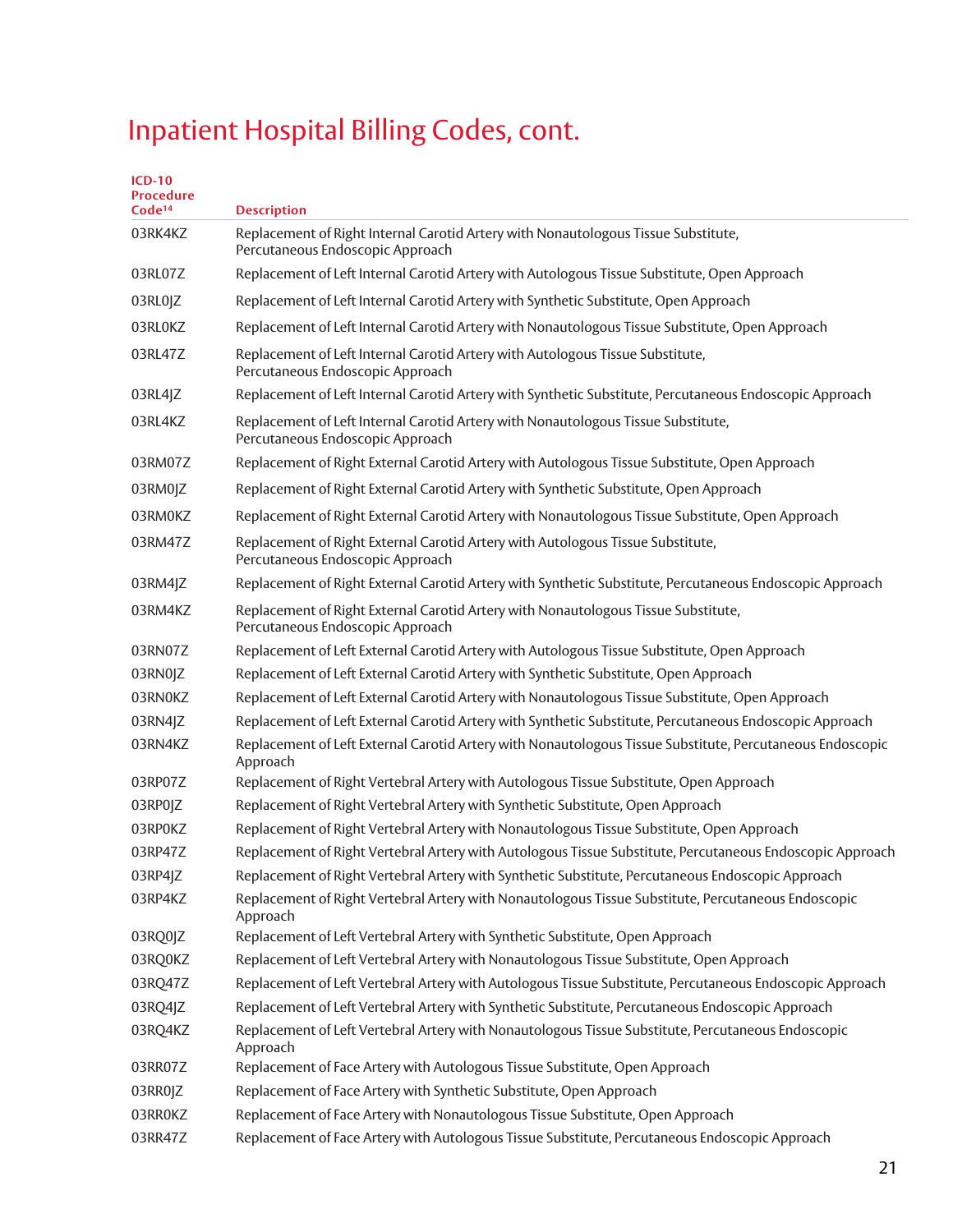| <b>ICD-10</b><br><b>Procedure</b><br>Code <sup>14</sup> | <b>Description</b>                                                                                                                                                        |
|---------------------------------------------------------|---------------------------------------------------------------------------------------------------------------------------------------------------------------------------|
| 03RR4JZ                                                 | Replacement of Face Artery with Synthetic Substitute, Percutaneous Endoscopic Approach                                                                                    |
| 03RR4KZ                                                 | Replacement of Face Artery with Nonautologous Tissue Substitute, Percutaneous Endoscopic Approach                                                                         |
| 03RS07Z                                                 | Replacement of Right Temporal Artery with Autologous Tissue Substitute, Open Approach                                                                                     |
| 03RS0JZ                                                 | Replacement of Right Temporal Artery with Synthetic Substitute, Open Approach                                                                                             |
| 03RS0KZ                                                 | Replacement of Right Temporal Artery with Nonautologous Tissue Substitute, Open Approach                                                                                  |
| 03RS47Z                                                 | Replacement of Right Temporal Artery with Autologous Tissue Substitute, Percutaneous Endoscopic Approach                                                                  |
| 03RS4 Z                                                 | Replacement of Right Temporal Artery with Synthetic Substitute, Percutaneous Endoscopic Approach                                                                          |
| 03RS4KZ                                                 | Replacement of Right Temporal Artery with Nonautologous Tissue Substitute, Percutaneous Endoscopic<br>Approach                                                            |
| 03RT07Z                                                 | Replacement of Left Temporal Artery with Autologous Tissue Substitute, Open Approach                                                                                      |
| 03RT0JZ                                                 | Replacement of Left Temporal Artery with Synthetic Substitute, Open Approach                                                                                              |
| 03RT0KZ                                                 | Replacement of Left Temporal Artery with Nonautologous Tissue Substitute, Open Approach                                                                                   |
| 03RT47Z                                                 | Replacement of Left Temporal Artery with Autologous Tissue Substitute, Percutaneous Endoscopic Approach                                                                   |
| 03RT4JZ                                                 | Replacement of Left Temporal Artery with Synthetic Substitute, Percutaneous Endoscopic Approach                                                                           |
| 03RT4KZ                                                 | Replacement of Left Temporal Artery with Nonautologous Tissue Substitute, Percutaneous Endoscopic<br>Approach                                                             |
| 03RU07Z                                                 | Replacement of Right Thyroid Artery with Autologous Tissue Substitute, Open Approach                                                                                      |
| 03RU0 Z                                                 | Replacement of Right Thyroid Artery with Synthetic Substitute, Open Approach                                                                                              |
| 03RU0KZ                                                 | Replacement of Right Thyroid Artery with Nonautologous Tissue Substitute, Open Approach                                                                                   |
| 03RU47Z                                                 | Replacement of Right Thyroid Artery with Autologous Tissue Substitute, Percutaneous Endoscopic Approach                                                                   |
| 03RU4JZ                                                 | Replacement of Right Thyroid Artery with Synthetic Substitute, Percutaneous<br>Endoscopic Approach                                                                        |
| 03RU4KZ                                                 | Replacement of Right Thyroid Artery with Nonautologous Tissue Substitute, Percutaneous Endoscopic<br>Approach                                                             |
| 03RV07Z                                                 | Replacement of Left Thyroid Artery with Autologous Tissue Substitute, Open Approach                                                                                       |
| 03RV0JZ                                                 | Replacement of Left Thyroid Artery with Synthetic Substitute, Open Approach                                                                                               |
| 03RV0KZ                                                 | Replacement of Left Thyroid Artery with Nonautologous Tissue Substitute, Open Approach                                                                                    |
| 03RV47Z                                                 | Replacement of Left Thyroid Artery with Autologous Tissue Substitute, Percutaneous Endoscopic Approach                                                                    |
| 03RV4KZ                                                 | Replacement of Left Thyroid Artery with Nonautologous Tissue Substitute, Percutaneous Endoscopic Approach                                                                 |
| 05RM07Z<br>05RM0JZ                                      | Replacement of Right Internal Jugular Vein with Autologous Tissue Substitute, Open Approach<br>Replacement of Right Internal Jugular Vein with Synthetic Substitute, Open |
|                                                         | Approach                                                                                                                                                                  |
| 05RM0KZ                                                 | Replacement of Right Internal Jugular Vein with Nonautologous Tissue Substitute, Open Approach                                                                            |
| 05RM47Z                                                 | Replacement of Right Internal Jugular Vein with Autologous Tissue Substitute, Percutaneous Endoscopic<br>Approach                                                         |
| 05RM4JZ                                                 | Replacement of Right Internal Jugular Vein with Synthetic Substitute, Percutaneous Endoscopic Approach                                                                    |
| 05RM4KZ                                                 | Replacement of Right Internal Jugular Vein with Nonautologous Tissue Substitute, Percutaneous Endoscopic<br>Approach                                                      |
| 05RN07Z                                                 | Replacement of Left Internal Jugular Vein with Autologous Tissue Substitute, Open Approach                                                                                |
| 05RN0JZ                                                 | Replacement of Left Internal Jugular Vein with Synthetic Substitute, Open Approach                                                                                        |
| 05RN0KZ                                                 | Replacement of Left Internal Jugular Vein with Nonautologous Tissue Substitute, Open Approach                                                                             |
| 05RN47Z                                                 | Replacement of Left Internal Jugular Vein with Autologous Tissue Substitute, Percutaneous Endoscopic<br>Approach                                                          |
| 05RN4JZ                                                 | Replacement of Left Internal Jugular Vein with Synthetic Substitute, Percutaneous Endoscopic Approach                                                                     |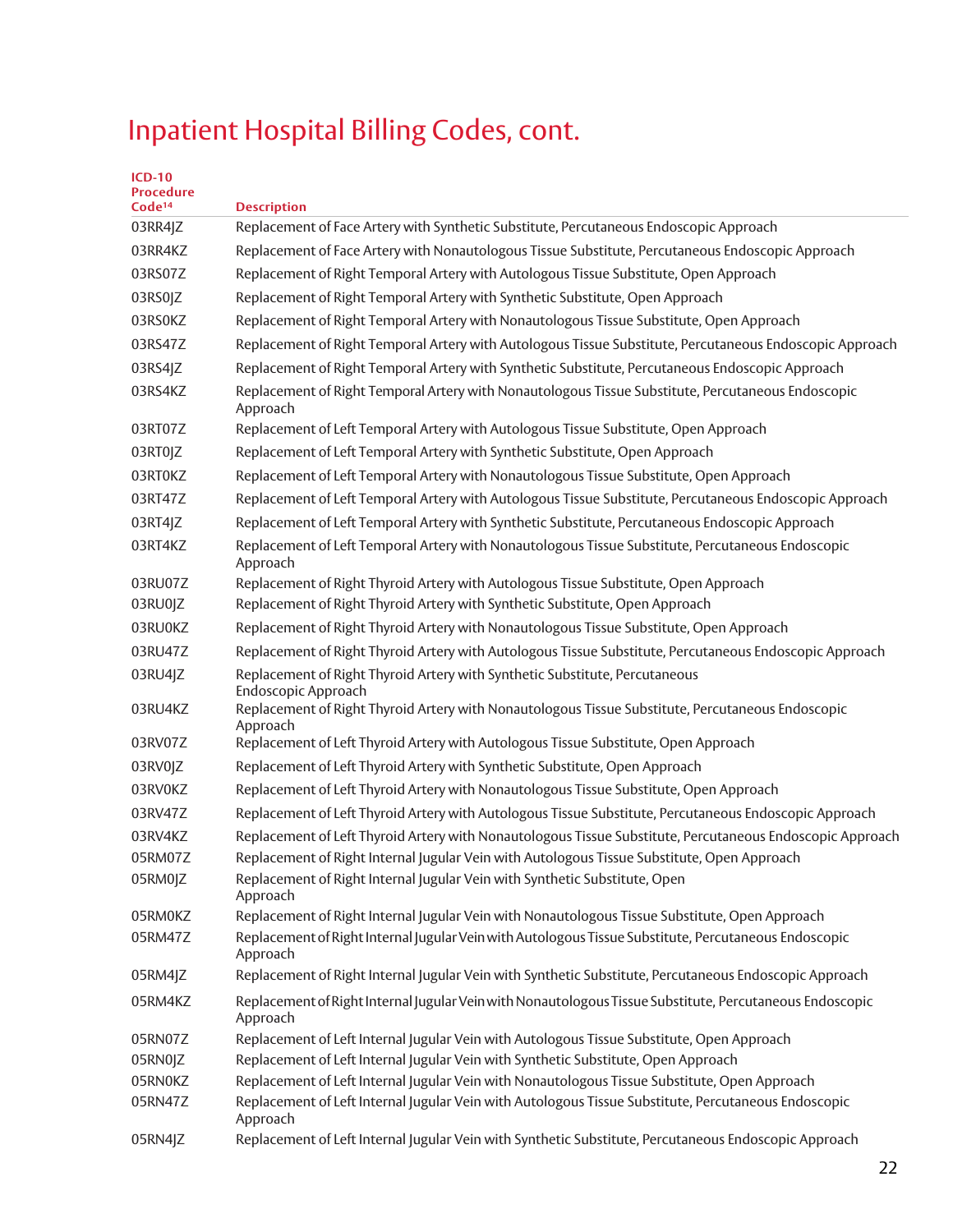| $ICD-10$<br><b>Procedure</b><br>Code <sup>14</sup> | <b>Description</b>                                                                                                   |
|----------------------------------------------------|----------------------------------------------------------------------------------------------------------------------|
| 05RN4KZ                                            | Replacement of Left Internal Jugular Vein with Nonautologous Tissue Substitute, Percutaneous Endoscopic<br>Approach  |
| 05RP07Z                                            | Replacement of Right External Jugular Vein with Autologous Tissue Substitute, Open Approach                          |
| 05RP0JZ                                            | Replacement of Right External Jugular Vein with Synthetic Substitute, Open Approach                                  |
| 05RP0KZ                                            | Replacement of Right External Jugular Vein with Nonautologous Tissue Substitute, Open Approach                       |
| 05RP47Z                                            | Replacement of Right External Jugular Vein with Autologous Tissue Substitute, Percutaneous Endoscopic<br>Approach    |
| 05RP4JZ                                            | Replacement of Right External Jugular Vein with Synthetic Substitute, Percutaneous Endoscopic Approach               |
| 05RP4KZ                                            | Replacement of Right External Jugular Vein with Nonautologous Tissue Substitute, Percutaneous Endoscopic<br>Approach |
| 05RQ07Z                                            | Replacement of Left External Jugular Vein with Autologous Tissue Substitute, Open Approach                           |
| 05RQ0JZ                                            | Replacement of Left External Jugular Vein with Synthetic Substitute, Open Approach                                   |
| 05RQ0KZ                                            | Replacement of Left External Jugular Vein with Nonautologous Tissue Substitute, Open Approach                        |
| 05RQ47Z                                            | Replacement of Left External Jugular Vein with Autologous Tissue Substitute,<br>Percutaneous Endoscopic Approach     |
| 05RQ4JZ                                            | Replacement of Left External Jugular Vein with Synthetic Substitute,<br>Percutaneous Endoscopic Approach             |
| 05RQ4KZ                                            | Replacement of Left External Jugular Vein with Nonautologous Tissue Substitute, Percutaneous Endoscopic<br>Approach  |
| 05RR07Z                                            | Replacement of Right Vertebral Vein with Autologous Tissue Substitute, Open Approach                                 |
| 05RR0 Z                                            | Replacement of Right Vertebral Vein with Synthetic Substitute, Open Approach                                         |
| 05RR0KZ                                            | Replacement of Right Vertebral Vein with Nonautologous Tissue Substitute, Open Approach                              |
| 05RR47Z                                            | Replacement of Right Vertebral Vein with Autologous Tissue Substitute, Percutaneous Endoscopic Approach              |
| 05RR4JZ                                            | Replacement of Right Vertebral Vein with Synthetic Substitute,<br>Percutaneous Endoscopic Approach                   |
| 05RR4KZ                                            | Replacement of Right Vertebral Vein with Nonautologous Tissue Substitute,<br>Percutaneous Endoscopic Approach        |
| 05RS07Z                                            | Replacement of Left Vertebral Vein with Autologous Tissue Substitute, Open Approach                                  |
| 05RS0JZ                                            | Replacement of Left Vertebral Vein with Synthetic Substitute, Open Approach                                          |
| 05RS0KZ                                            | Replacement of Left Vertebral Vein with Nonautologous Tissue Substitute, Open Approach                               |
| 05RS47Z                                            | Replacement of Left Vertebral Vein with Autologous Tissue Substitute, Percutaneous Endoscopic Approach               |
| 05RS4JZ                                            | Replacement of Left Vertebral Vein with Synthetic Substitute,<br>Percutaneous Endoscopic Approach                    |
| 05RS4KZ                                            | Replacement of Left Vertebral Vein with Nonautologous Tissue<br>Substitute, Percutaneous Endoscopic Approach         |
| 05RT07Z                                            | Replacement of Right Face Vein with Autologous Tissue Substitute, Open Approach                                      |
| 05RT0JZ                                            | Replacement of Right Face Vein with Synthetic Substitute, Open Approach                                              |
| 05RT0KZ                                            | Replacement of Right Face Vein with Nonautologous Tissue Substitute, Open Approach                                   |
| 05RT47Z                                            | Replacement of Right Face Vein with Autologous Tissue Substitute, Percutaneous Endoscopic Approach                   |
| 05RT4JZ                                            | Replacement of Right Face Vein with Synthetic Substitute, Percutaneous Endoscopic Approach                           |
| 05RT4KZ                                            | Replacement of Right Face Vein with Nonautologous Tissue Substitute, Percutaneous Endoscopic Approach                |
| 05RV07Z                                            | Replacement of Left Face Vein with Autologous Tissue Substitute, Open Approach                                       |
| 05RV0JZ                                            | Replacement of Left Face Vein with Synthetic Substitute, Open Approach                                               |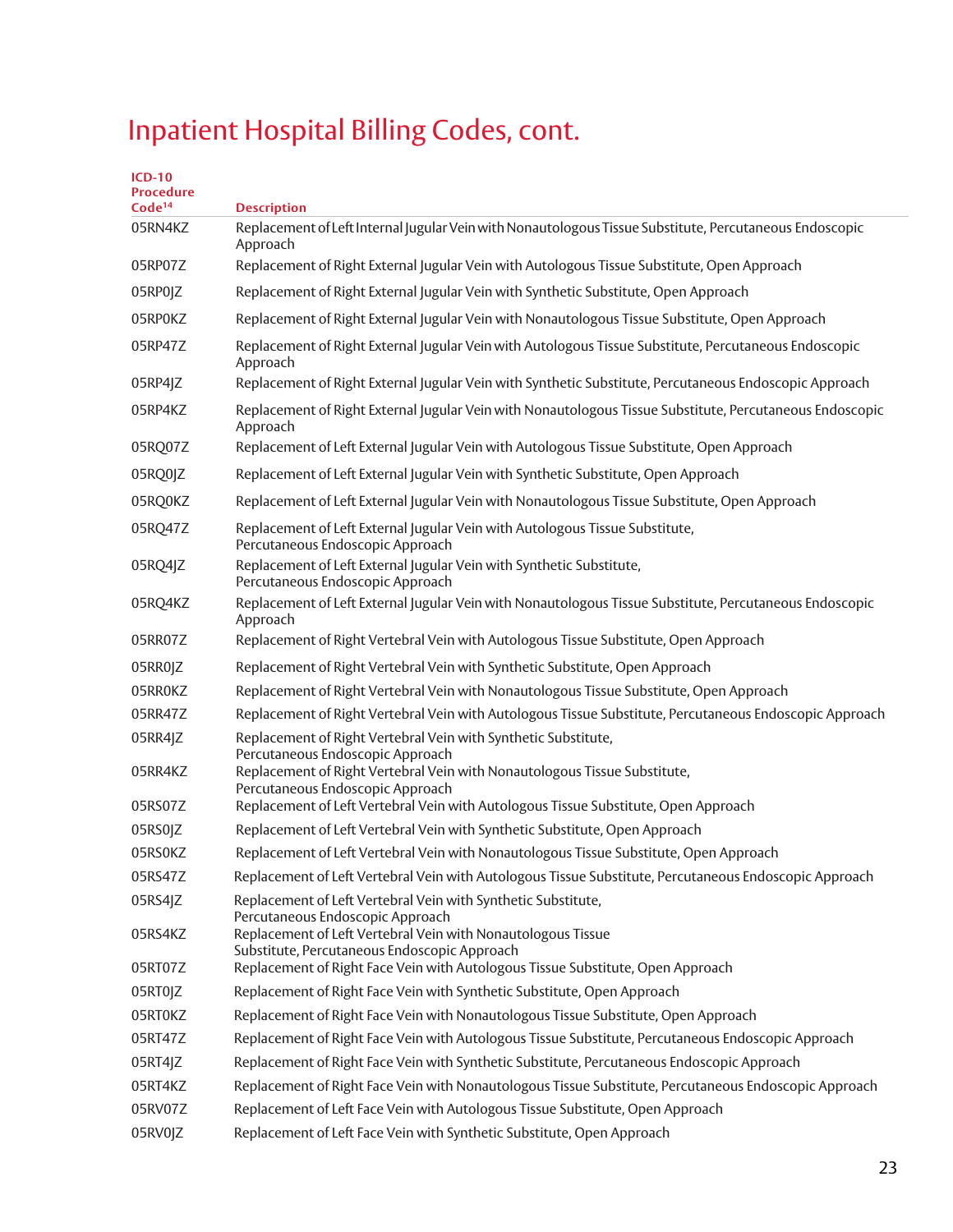| $ICD-10$<br><b>Procedure</b> |                                                                                                          |
|------------------------------|----------------------------------------------------------------------------------------------------------|
| Code <sup>14</sup>           | <b>Description</b>                                                                                       |
| 05RV0KZ                      | Replacement of Left Face Vein with Nonautologous Tissue Substitute, Open Approach                        |
| 05RV47Z                      | Replacement of Left Face Vein with Autologous Tissue Substitute, Percutaneous Endoscopic Approach        |
| 05RV4 Z                      | Replacement of Left Face Vein with Synthetic Substitute, Percutaneous Endoscopic Approach                |
| 05RV4KZ                      | Replacement of Left Face Vein with Nonautologous Tissue Substitute, Percutaneous Endoscopic Approach     |
| 06R307Z                      | Replacement of Esophageal Vein with Autologous Tissue Substitute, Open Approach                          |
| 06R30JZ                      | Replacement of Esophageal Vein with Synthetic Substitute, Open Approach                                  |
| 06R30KZ                      | Replacement of Esophageal Vein with Nonautologous Tissue Substitute, Open Approach                       |
| 06R347Z                      | Replacement of Esophageal Vein with Autologous Tissue Substitute,<br>Percutaneous Endoscopic Approach    |
| 06R34JZ                      | Replacement of Esophageal Vein with Synthetic Substitute, Percutaneous Endoscopic Approach               |
| 06R34KZ                      | Replacement of Esophageal Vein with Nonautologous Tissue Substitute,<br>Percutaneous Endoscopic Approach |
| 03WY0JZ                      | Revision of Synthetic Substitute in Upper Artery, Open Approach                                          |
| 03WY3JZ                      | Revision of Synthetic Substitute in Upper Artery, Percutaneous Approach                                  |
| 03WY4IZ                      | Revision of Synthetic Substitute in Upper Artery, Percutaneous Endoscopic Approach                       |
| 03WYXJZ                      | Revision of Synthetic Substitute in Upper Artery, External Approach                                      |